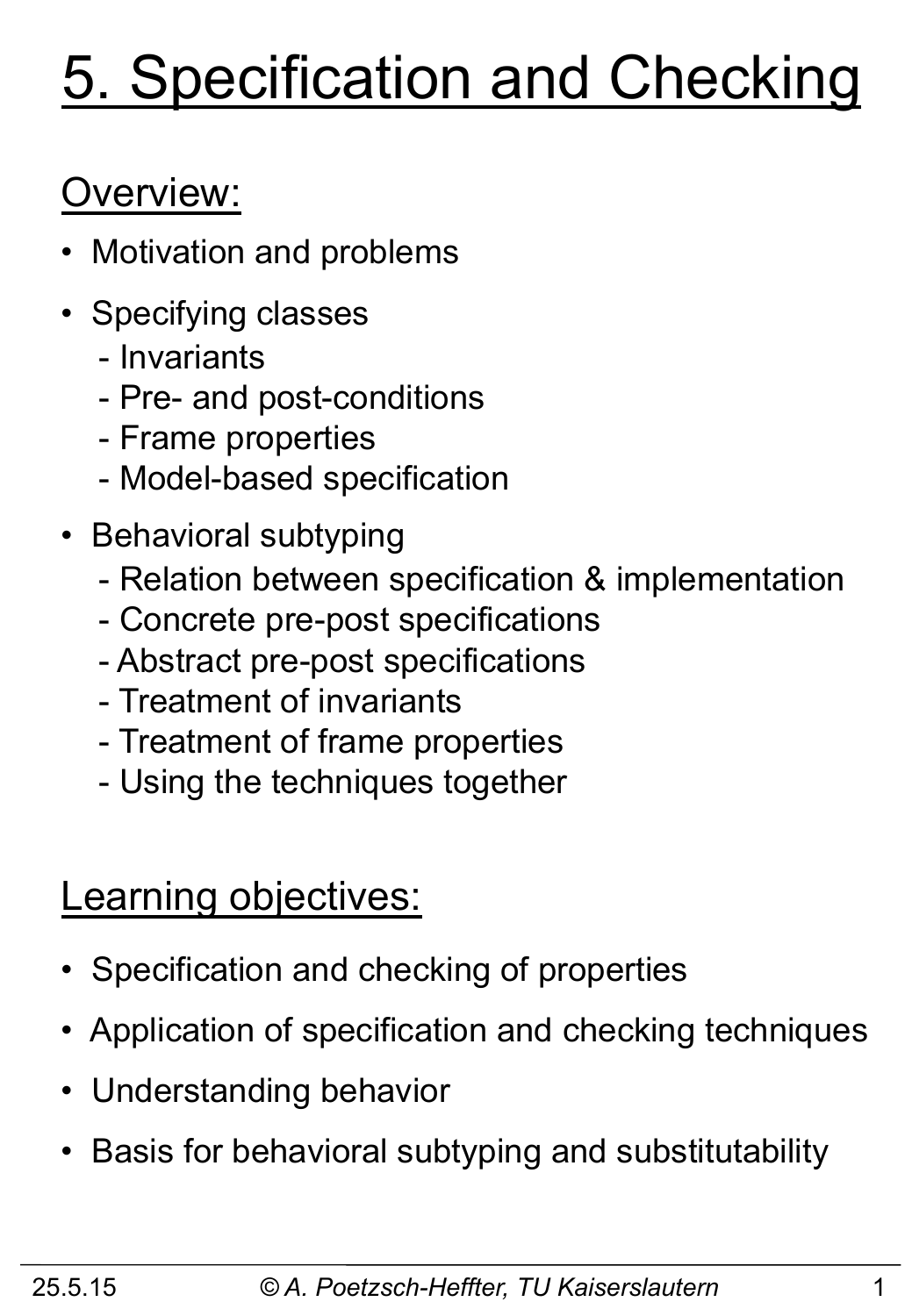## **5.1 Motivation and Problems**

## Motivation of specification:

- Documenting implementation aspects (e.g. data structure invariants:
	- $\rightarrow$  How does an object behave internally?
- As *Contract* between user and provider of code:
	- $\rightarrow$  How does an object interact with the environment?
- Formulating the relevant behavior, in particular:
	- $\rightarrow$  When can an object be substituted by another object?

## Specification with assertions:

a. Simple property:

```
 ... 
   C cobj = new C(\ldots); assert cobj.x != null ;
```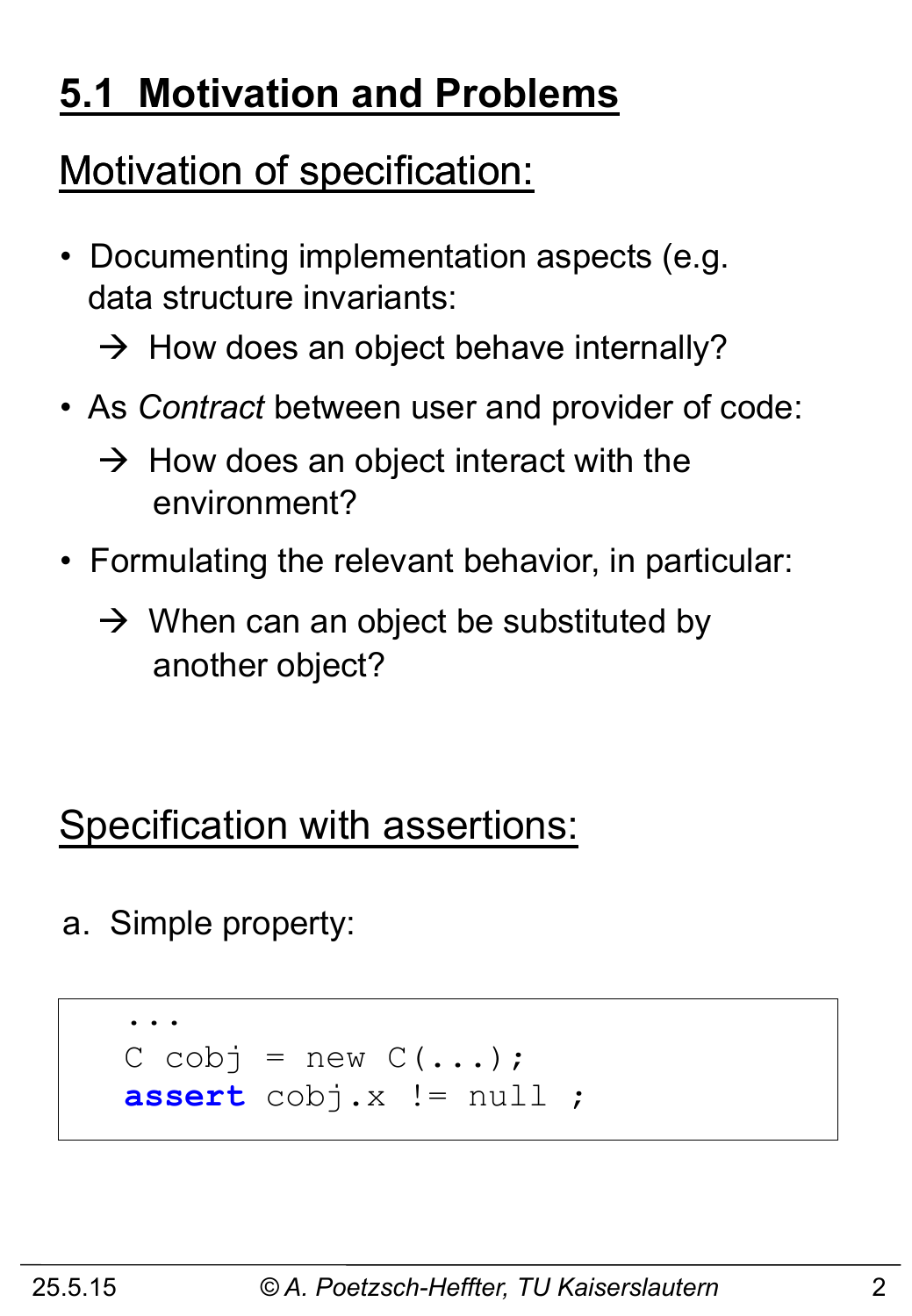b. Loop invariant (Schleifeninvariante):

```
 public static int isqrt( int y ){ 
     int count = 0, sum = 1;
     while (sum \leq y) {
        count++; 
       sum += 2 * count + 1; assert count*count <= y 
             &\&\; sum==(count+1)*(count+1); } 
      return count; 
    }
```
c. More complex property for an AWT-fragment:

```
 ... 
    Container c; 
    Button b; 
 ... 
    c.remove(b); 
    assert !EX Container cex: EX int i: 
       cex.getComponents()[i] == b;
```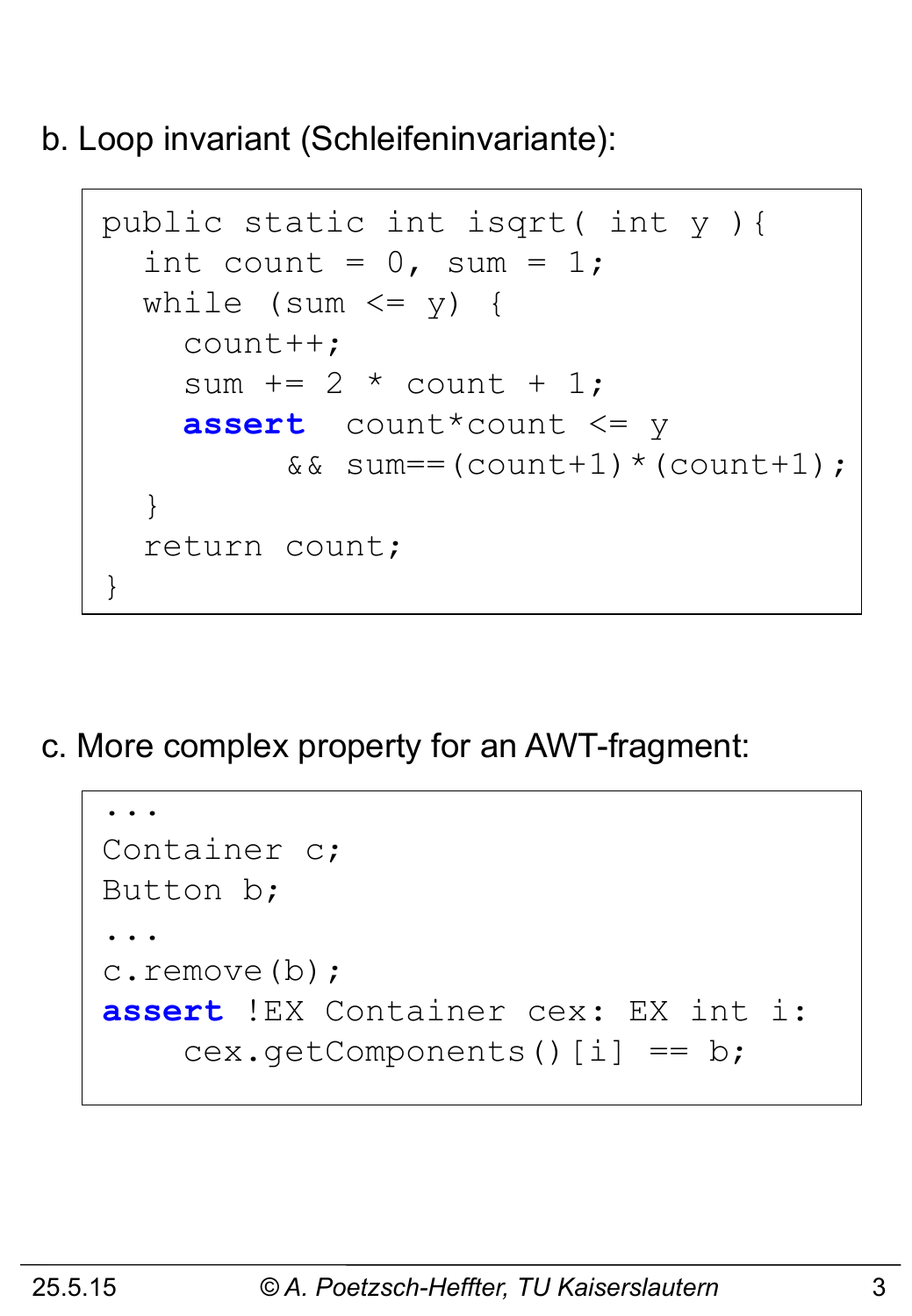### Pre-post specifications for methods:

```
public class IntMathOps { 
  /*@ public normal_behavior
    @ requires y >= 0 
    @ modifiable \nothing 
    @ ensures \result*\result <= y 
   \& & \& y < (Math.abs(\result)+1)
   \& * (Math.abs(\result)+1);
   \alpha \star / public static int isqrt(int y){ ... } 
}
```
### Class invariants:

```
 public class List { 
    int length; 
    ListElems le; 
    //@ invariant length == le.leng(); 
 ... 
  }
```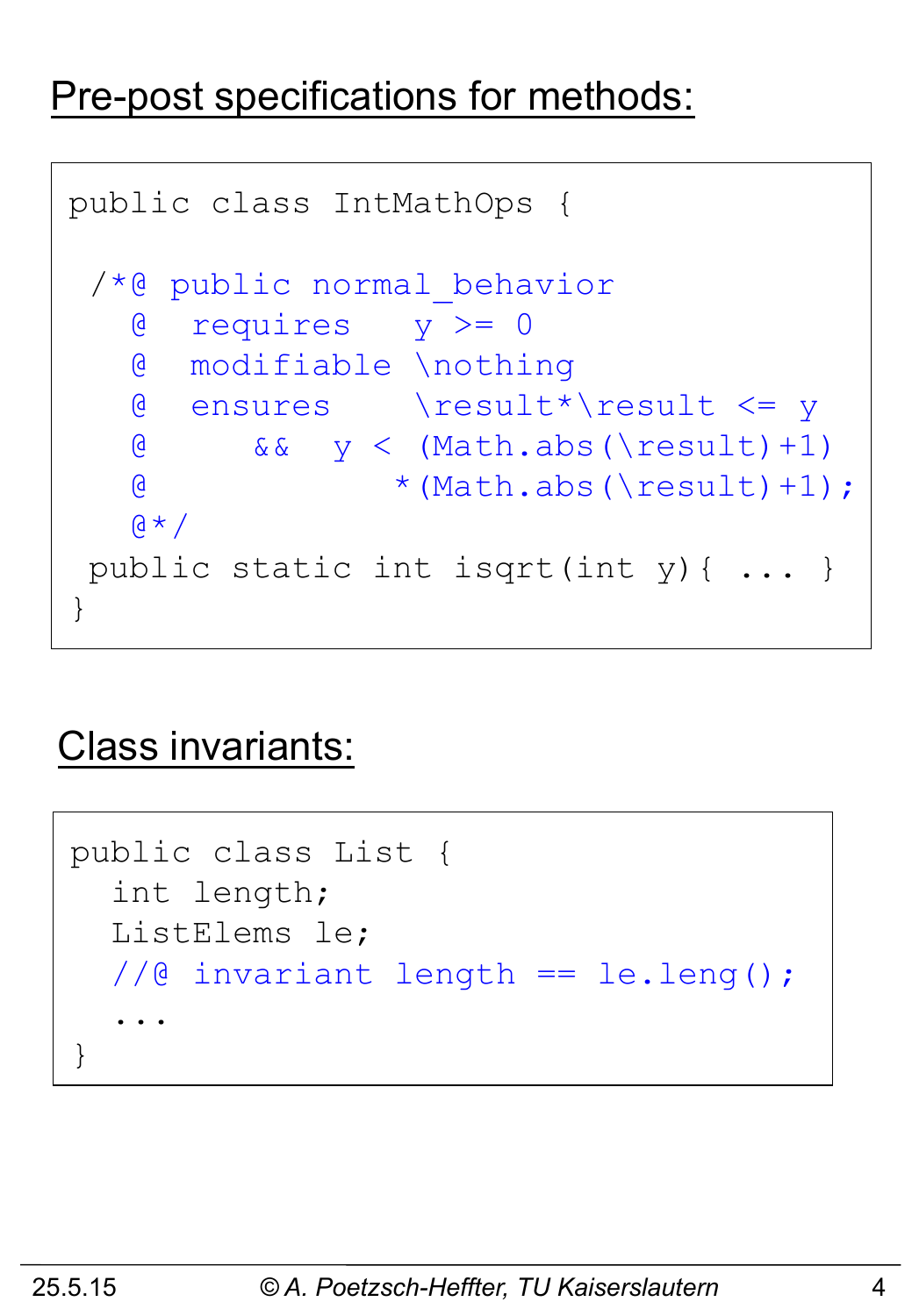## Further kinds of functional properties:

- Event specifications:
	- occurrence of exceptions
	- modifications of variables
	- invocation of methods
- Termination
- History constraints:
	- relations between state pairs (S1,S2) where S1 happens before S2
- Temporal properties:
	- Is something true until an event happens?
	- Will something eventually happen?

### Typical non-functional properties of programs:

- Resource consumption:
	- execution time
	- memory
	- I/O, network resources
- Dependency on the environment (e.g. file system)
- Robustness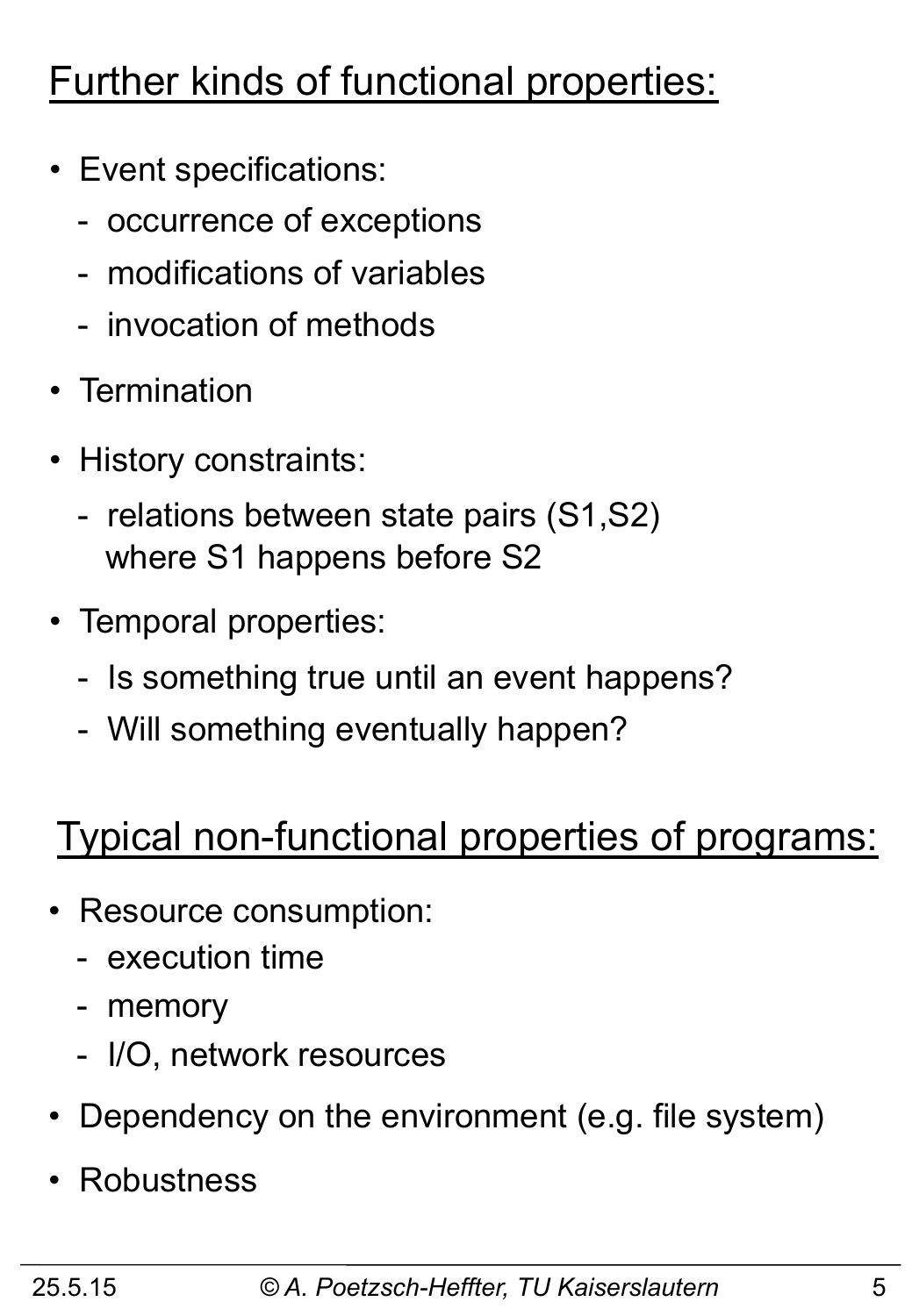## Specification problems/challenges:

Examples: (Specification problems)

1. Information hiding: How can behavior based on private attributes be specified?

```
public class WhatCouldBeMySpec { 
   private int a = 0;
   public void set( int p ) { a = p; }
    public int get() { return a; } 
}
```
2. How are effects to the environment specified?

```
public class EnvironmentalEffects { 
    public void localonly( Object mo ) { 
     do something good();
      if( mo instanceof Atmosphere ) 
            ((Atmosphere) mo).pollute(); 
   } 
}
```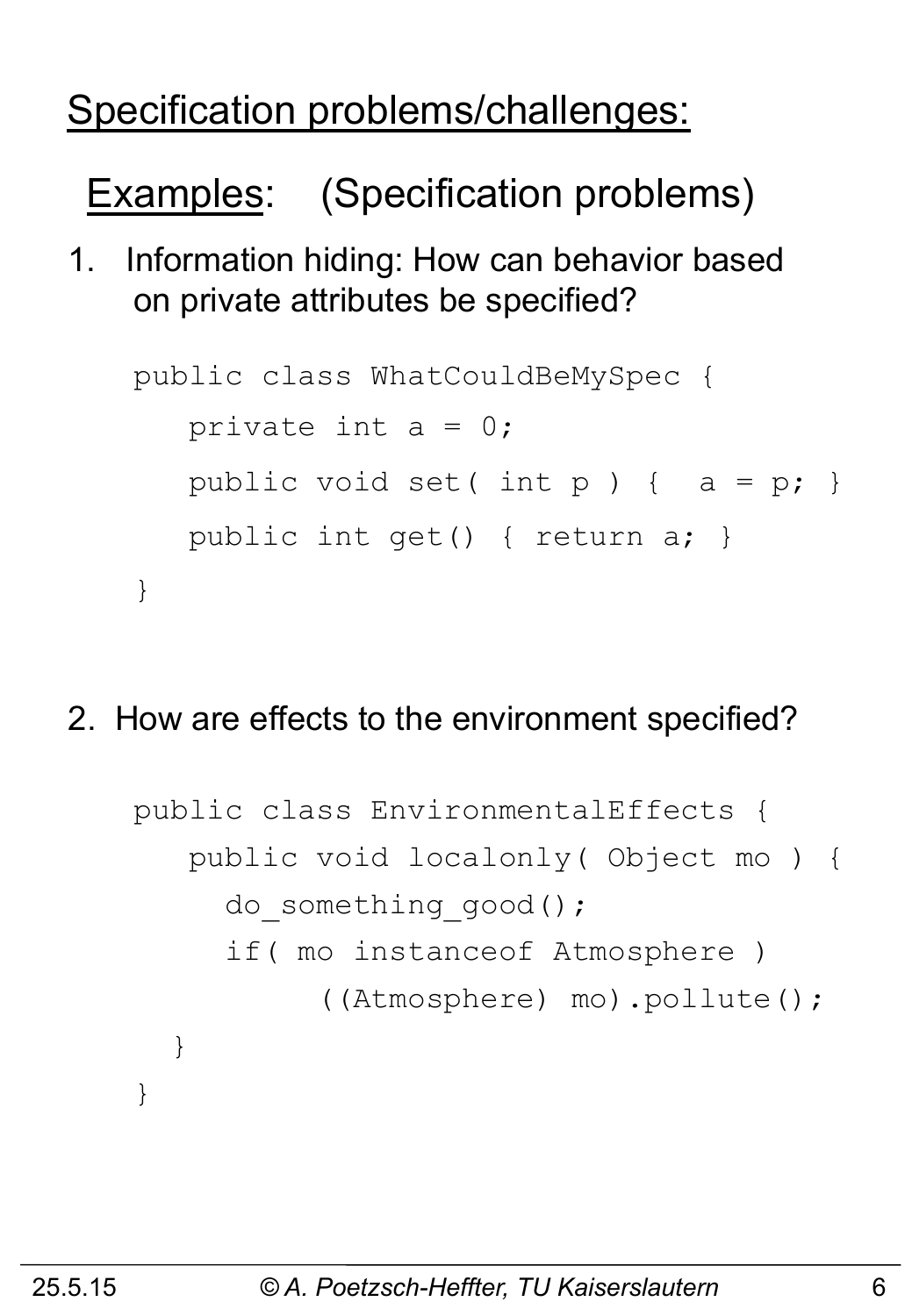### 3. Behavioral conformance/substitutability:

```
public class Superclass 
{ public int a = 0;
    public void dincrA() { a++; } 
} 
public class Subclass extends Superclass 
{ public void dincrA() { a--; }
}
```
### Approaches to formulate specifications:

- Specification using informal language
- Specification using the means of the programming language (e.g. assert statements)
- Specification using an annotation language that is executable (we illustrate the use of JML)
- Specification with more abstract declarative language constructs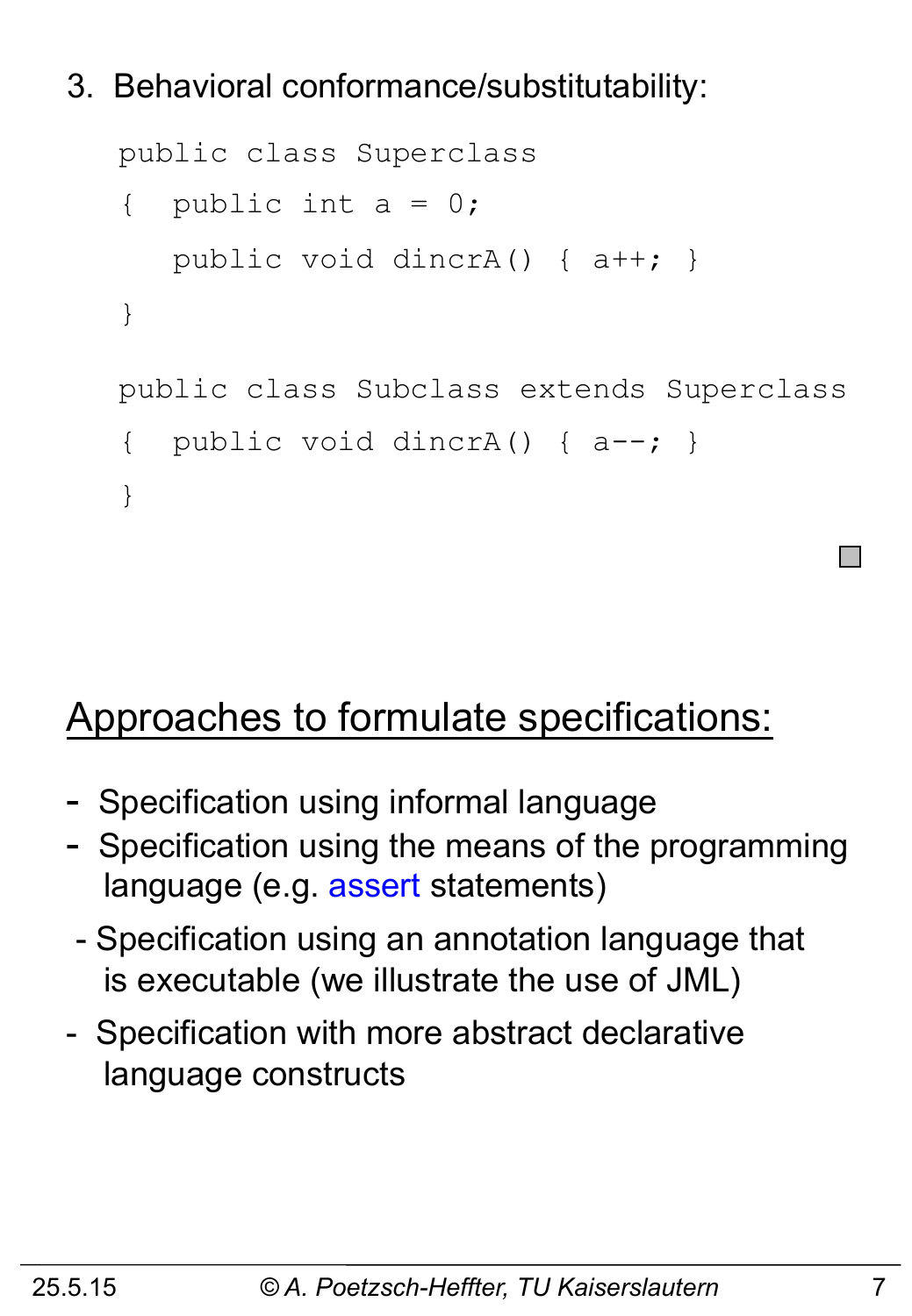### Questions:

- Which terms/functions/etc. can be used to formulate properties?
- Information hiding: Private and protected parts should not appear in public specification.
- What is the meaning of specification constructs that go beyond the programming languages?

## **5.2 Specifying Classes**

#### Overview:

We consider specifications written in the Java Modeling Language (JML):

- Lightweight specifications
- Direct specifications
- Specifications with abstraction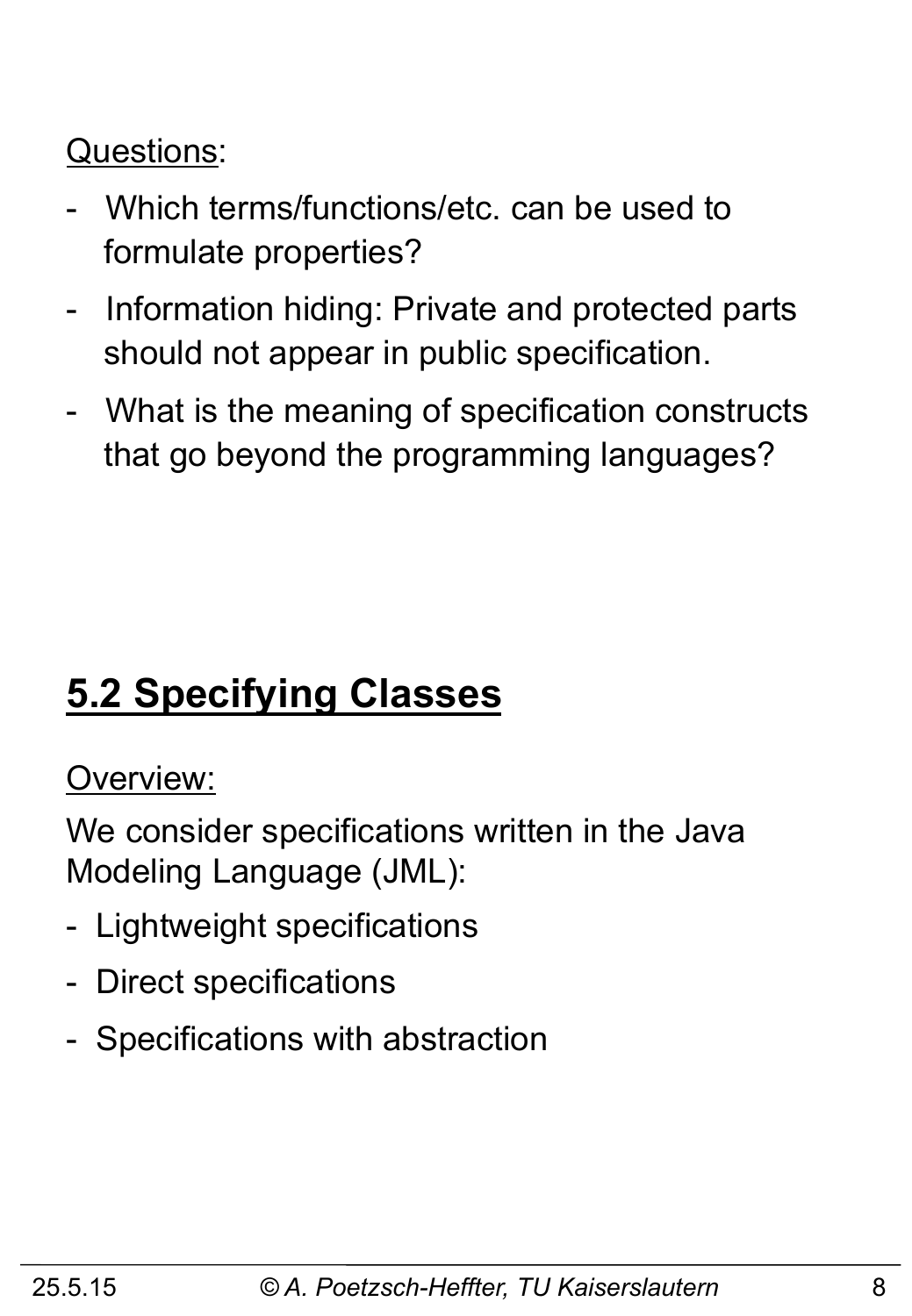## **5.2.1 Lightweight specifications**

### Explanation: (lightweight specification)

*Lightweight* (*leichte)* specifications describe certain properties of objects and methods without aiming to provide all details or a complete description of the method/class behavior.

### Example: (lightweight specification)

1. Lightweight specifications help in documenting properties that cannot be expressed by the type system.

```
public class Bag { 
   //@ requires input != null; 
   public Bag(int[] input) { 
    n = input.length;a = new int[n];System.arraycopy(input, 0, a, 0, n);
   } 
 ... 
}
```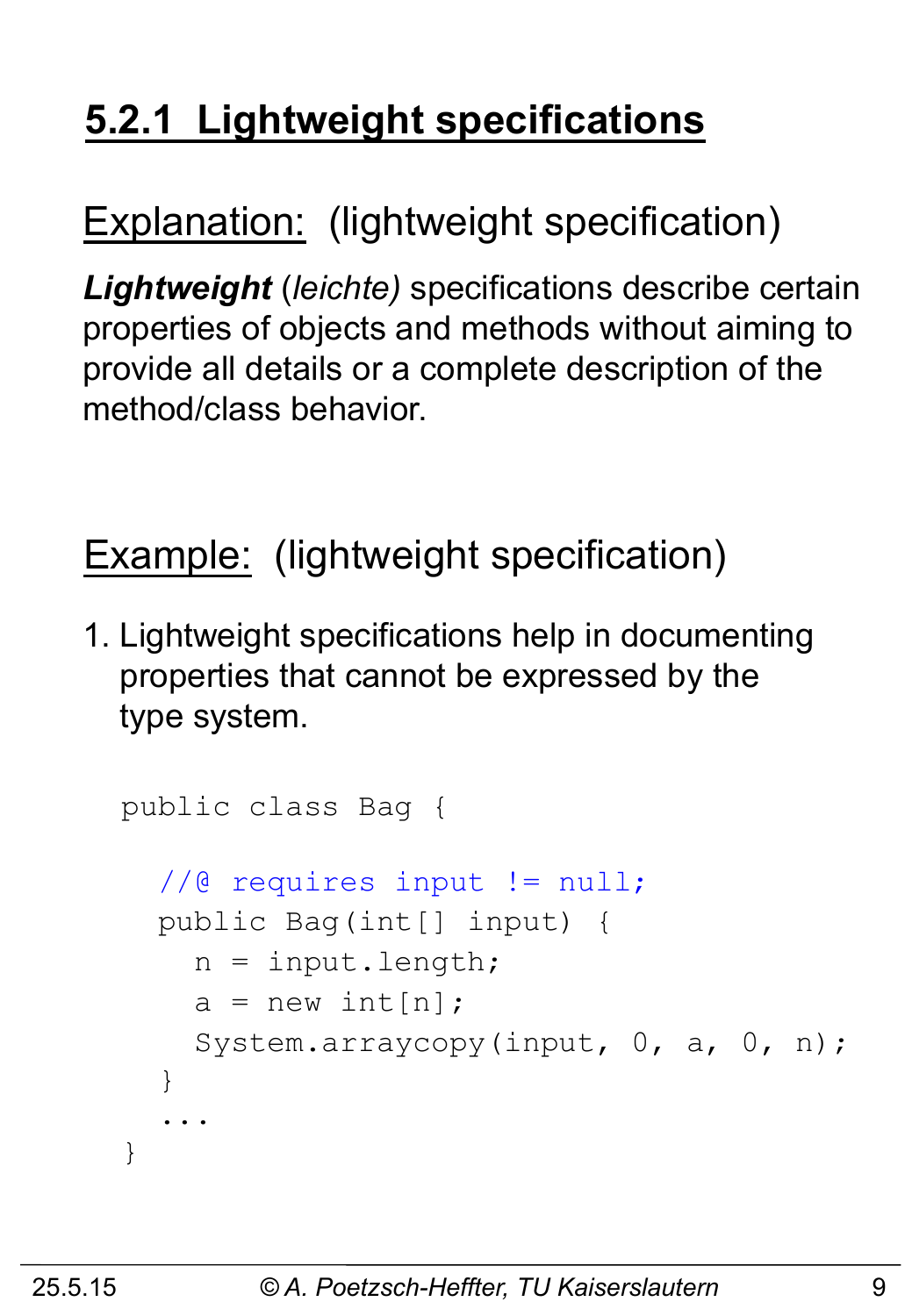2. Lightweight specifications can be used for annotating private program elements. This can increase readability and checkability of programs:

```
public final 
class String implements ... { 
     /** Used for character storage */ 
     //@ private invariant value != null ; 
     private char value[]; 
     /** First index of the storage used */ 
     //@ private invariant offset >= 0 
     private int offset; 
     /** Number of characters in String */ 
    //@ private invariant count >= 0;
     private int count; 
     /*@ private invariant 
       @ offset + count <= value.length ; 
      \beta * /
 ... 
}
```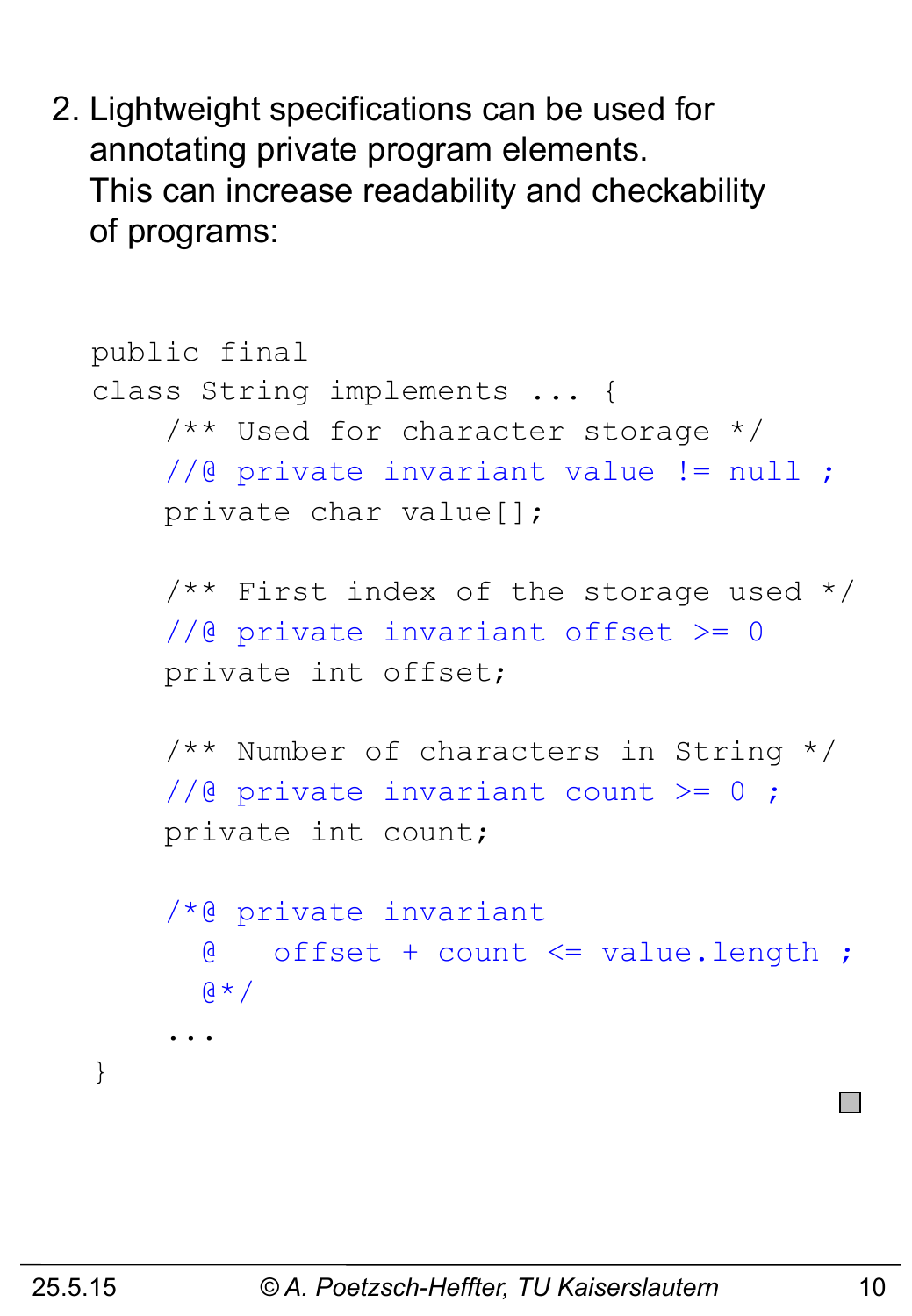## **5.2.2 Direct specifications of objects**

### Assumptions:

- Specification only depends on the state of one object.
- Relevant attributes are visible to users.
- Methods only modify the target object of the invocation.
- No subtyping, no inheritance.

### Specify:

- the possible states of an object X by invariants formulated over the attribute values of X;
- the method behavior by describing
	- $\rightarrow$  the result value
	- $\rightarrow$  the modification of the attribute values
- environmental properties by guaranteeing that attribute values of other objects are not modified.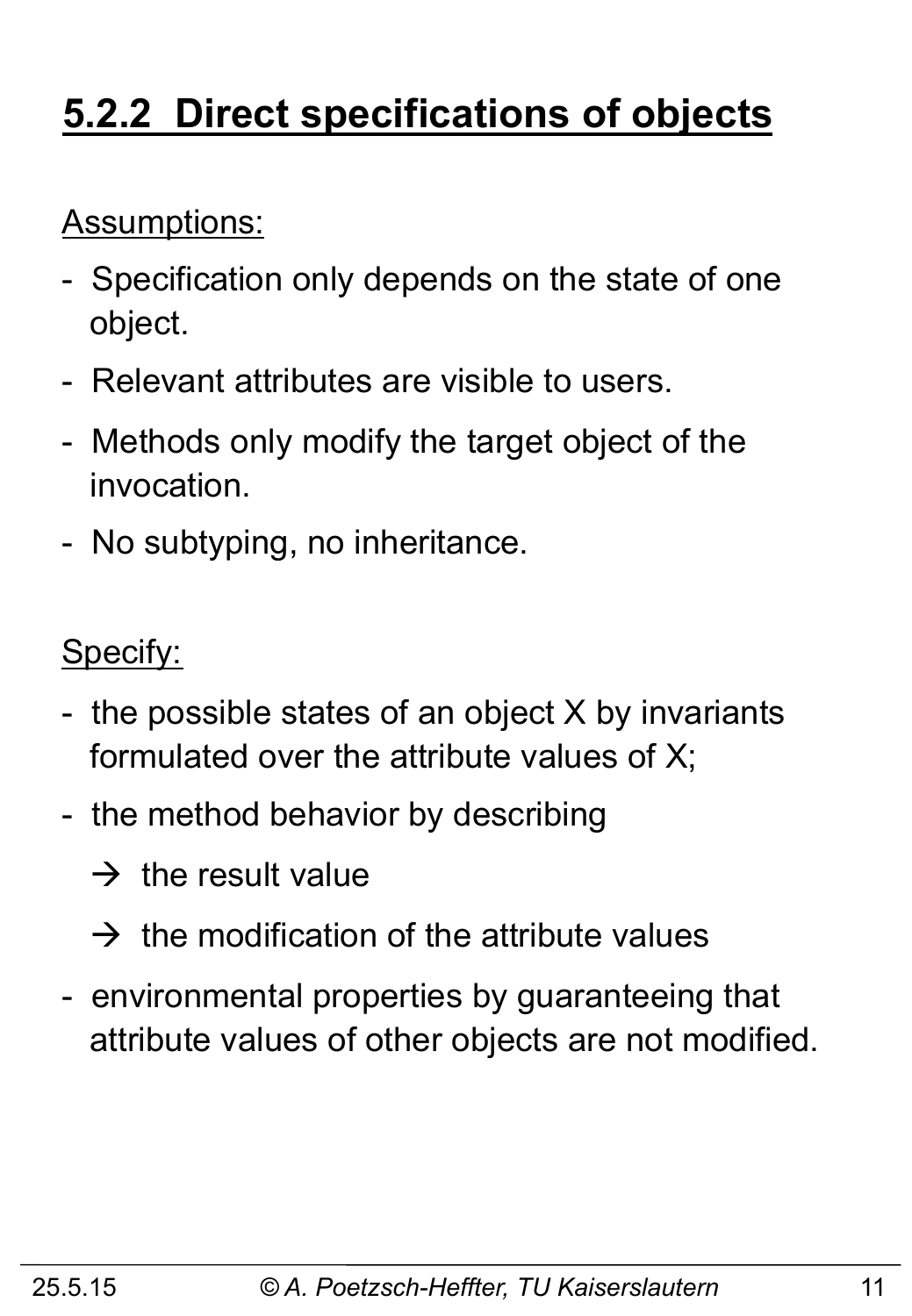Specification techniques are explained along with the following running example:

```
public class Point { 
   /** Koordinaten */ 
  /*@ spec public @*/ private float x, y;
   private float dist; 
 ... 
}
```
### **Invariants**

Invariants specify range constraints of attributes and relations between attribute values:

```
Example: (Invariants)
```

```
public class Point { 
 ... 
  //@ public invariant x \ge 0.0 && y \ge 0.0;
   /*@ private invariant 
    \theta dist == Math.sqrt(x*x+y*y) ;
    \beta * /
 ... 
}
```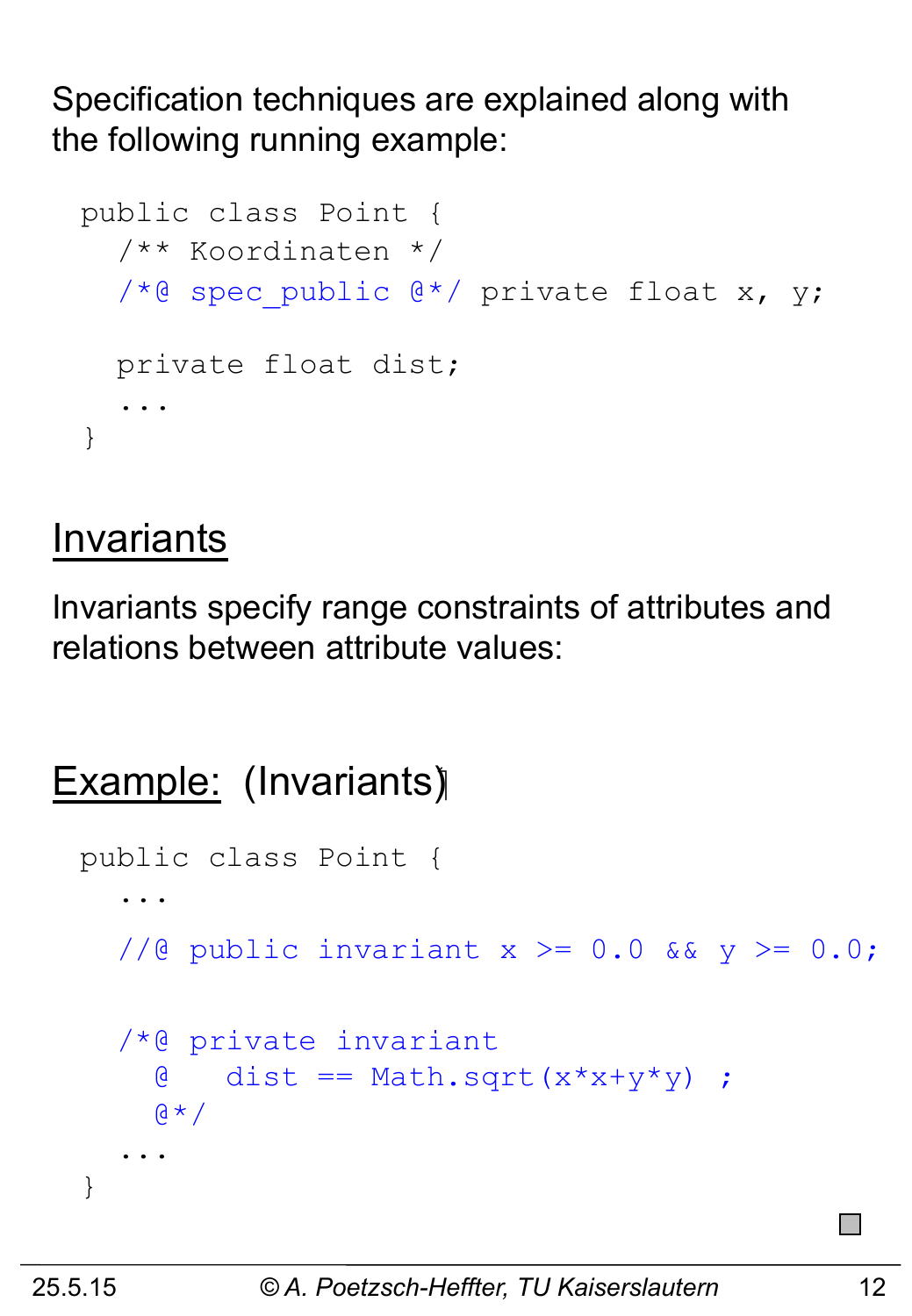### Meaning:

Invariants have to hold:

- in the initial state of the program
- in pre- and poststates of methods for all allocated objects (notice: the set of allocated objects may be different in pre- and poststate)
- in prestates of constructors for all allocated objects except for the newly created one; in poststates for all allocated objects

### Behavior of constructors and methods:

Constructors have to establish the invariants. Methods must maintain the invariants.

The precondition for their application as well as the caused changes and the result are specified by *requires* and *ensures clauses.* 

A complete specification should address exceptional behavior as well.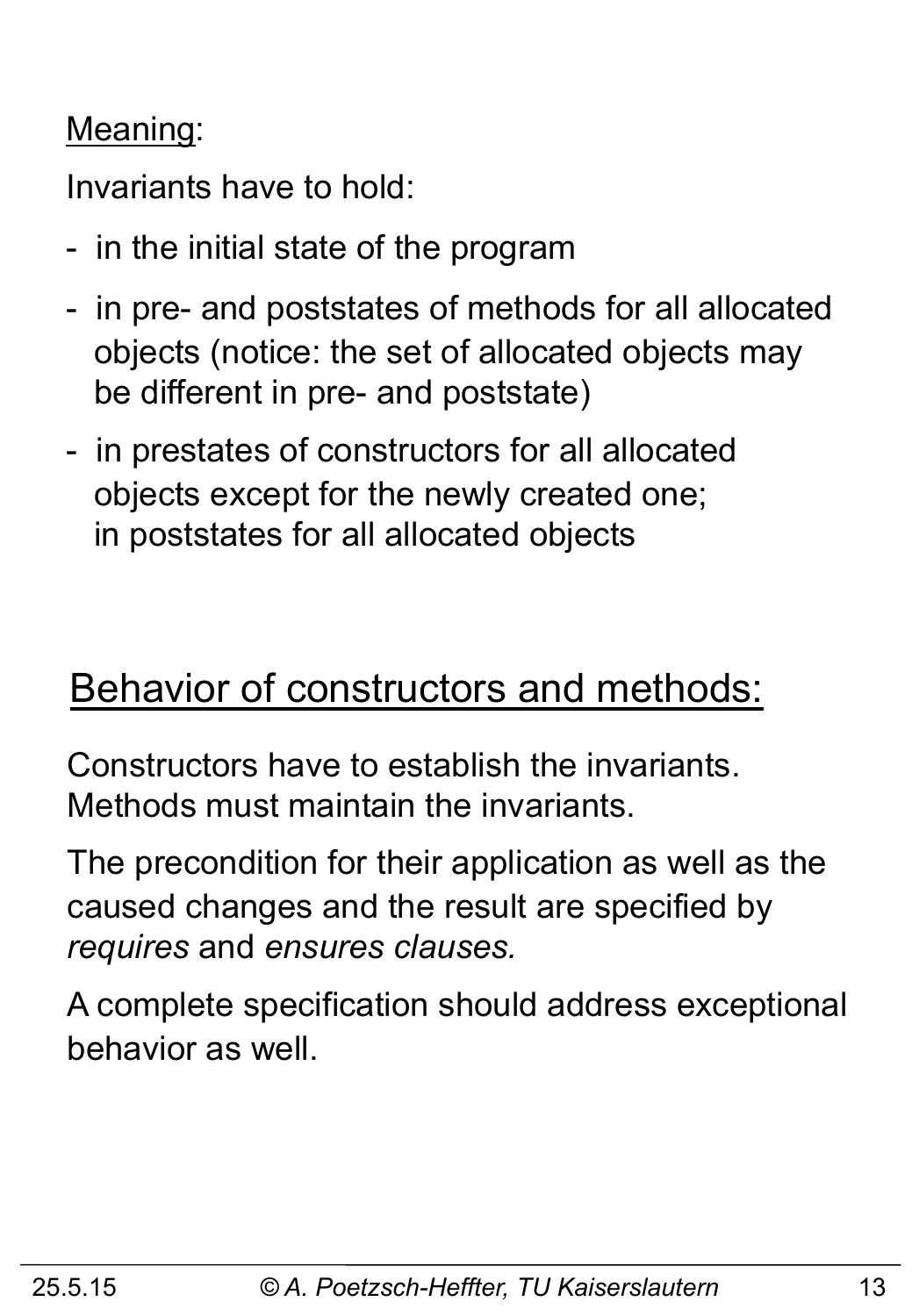### Example: (Constructor/method specs.)

```
public class Point { 
   ... 
   /** Creation of a Point */ 
   /*@ public normal_behavior
    \alpha requires x >= 0.0 && y >= 0.0;
    \theta ensures this.x == x && this.y == y;
     @ also 
     @ public exceptional_behavior
     @ requires x < 0.0 || y < 0.0 ; 
     @ signals (IllegalArgumentException) 
    (4 \times 1) public Point ( float x, float y ) { ... } 
   /*@ public normal_behavior
     @ ensures \result == this.x ; 
    Q \star / public float getX() { ... } 
   /** distance from origin */ 
   /*@ public normal_behavior
    \theta ensures \result == Math.sqrt(x*x+y*y);
    Q \star / public float distance() { ... }
```
...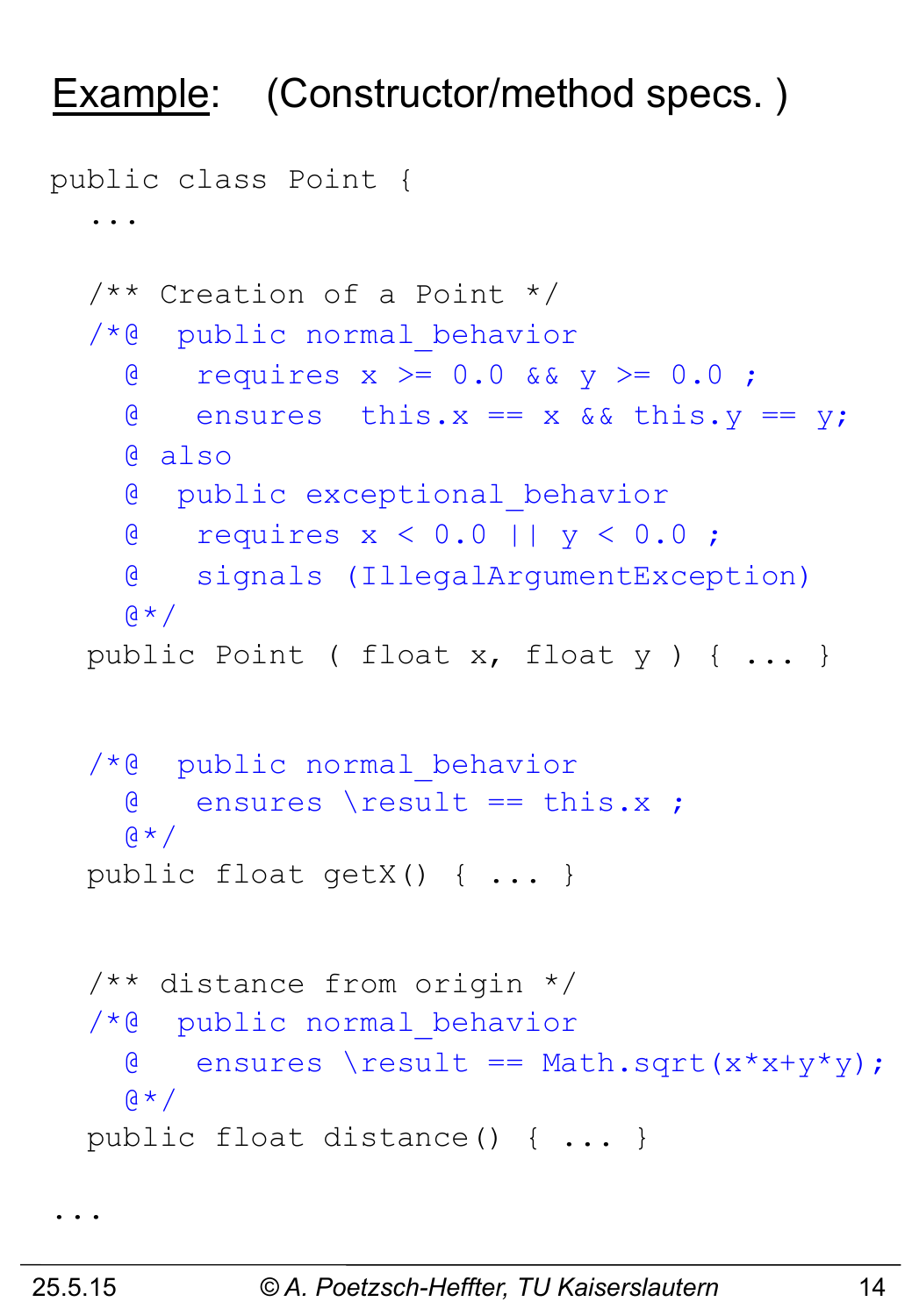```
 /** move this Point */ 
 /*@ public normal_behavior
  \theta requires x+dx >= 0.0 && y+dy >= 0.0;
  \theta ensures x == \text{old}(x) + dx& \& \& \& \& \& \end{array} == \old(y) +dy ;
   @ also 
   @ public exceptional_behavior
   @ requires x+dx < 0.0 || y+dy < 0.0 ; 
   @ signals (IllegalArgumentException) 
  \theta \star / public void move( float dx, float dy ){ ...}
```
## Remark:

}

...

- The specification above does not give a complete account of what is modified, i.e., it is incomplete (e.g. w.r.t. attribute dist and method move).
- It does not specify what is left unchanged.
- It has no implementation that satisfies the JML specification (see below).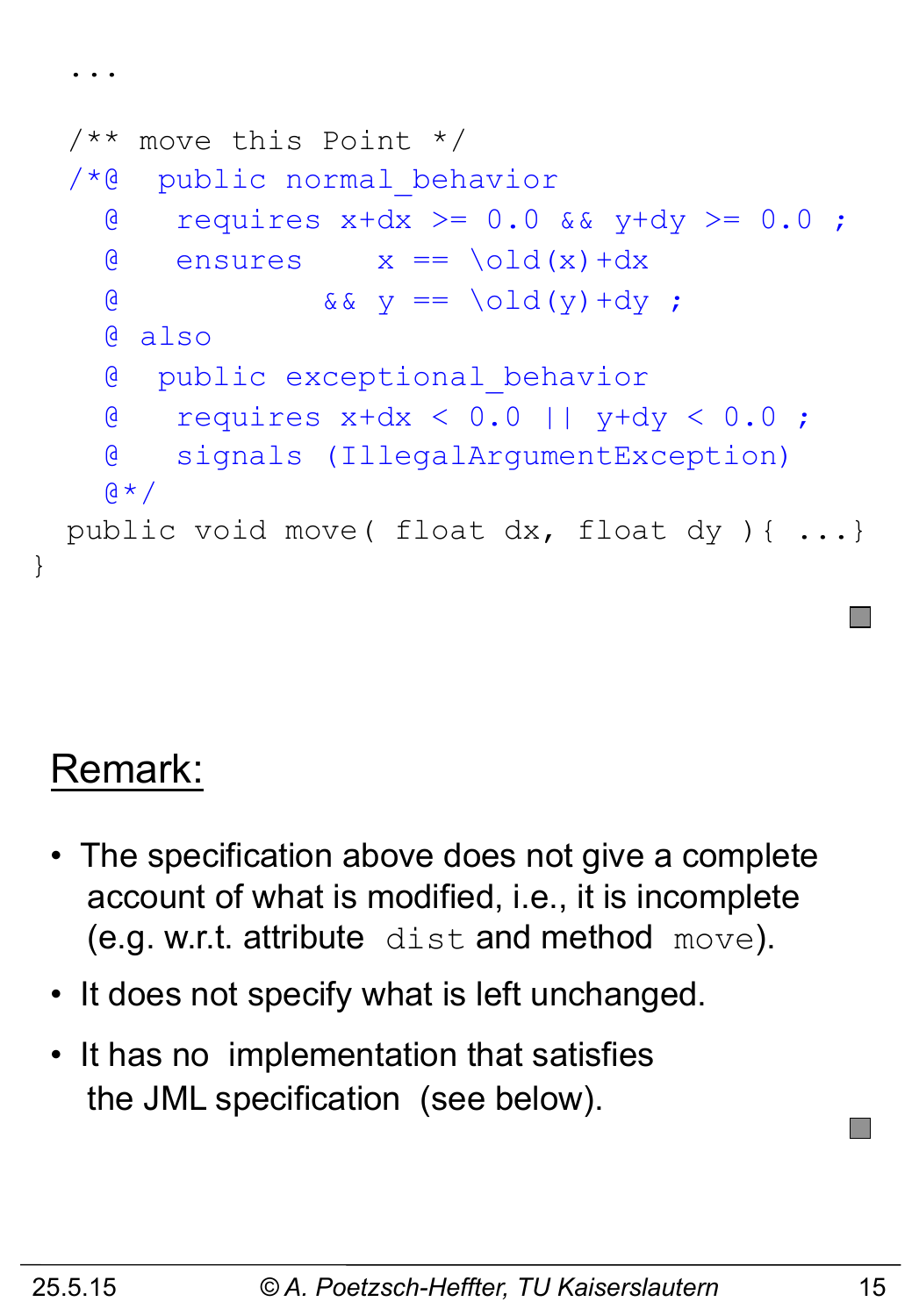## Specification of frame properties:

*Frame specifications* list the variables to which a method may assign values. This way, they specify which variables remain unchanged.

Reason for this indirect description technique:

- The number of assignable variables is smaller.
- Frame specification should as well apply to variables that are not visible or known at a method declaration.

Properties that do not *depend* on assignable variables remain unchanged. Such properties of the environment of a method execution are called *frame properties*.

Specification construct:

*Modifies/assignable clause* (*Veränderungsklausel*):

assignable <list of conditional variable expressions>

(The keyword  $\text{modifies}$  is also used.)

### Example: (Assignable clause)

assignable x, this.a, p.a.b

assignable x, this.a if(this==p)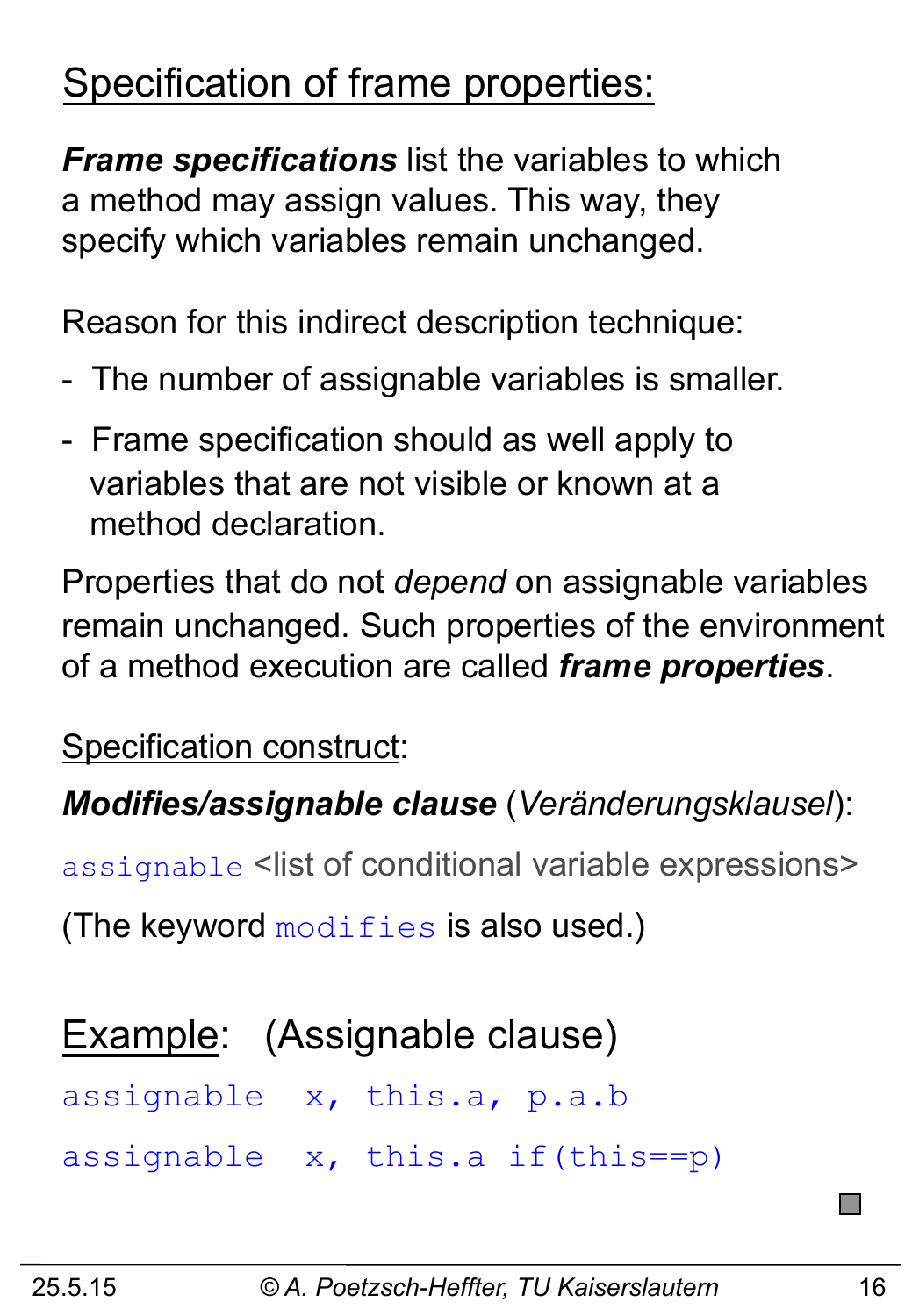### Meaning:

Methods and constructors may only assign to instance and class variables that

- are listed in the assignable clause such that the given condition (if any) is satisfied in the prestate or
- are allocated during execution of constructor or method.

If no assignable clause is given, the meaning is the same as with an empty variable list.

### Example:

```
public class Point { 
 ... 
   /*@ public normal_behavior
    \alpha requires x \ge 0.0 & y \ge 0.0;
     @ assignable this.x, this.y ; 
    \theta ensures this.x == x && this.y == y;
     @ also 
     @ private normal_behavior
    \alpha requires x \ge 0.0 & y \ge 0.0;
     @ assignable dist ; 
     @ also 
     @ public exceptional_behavior
     @ requires x < 0.0 || y < 0.0 ; 
     @ signals (IllegalArgumentException) 
    Q \star / public Point ( float x, float y ) { ...}
```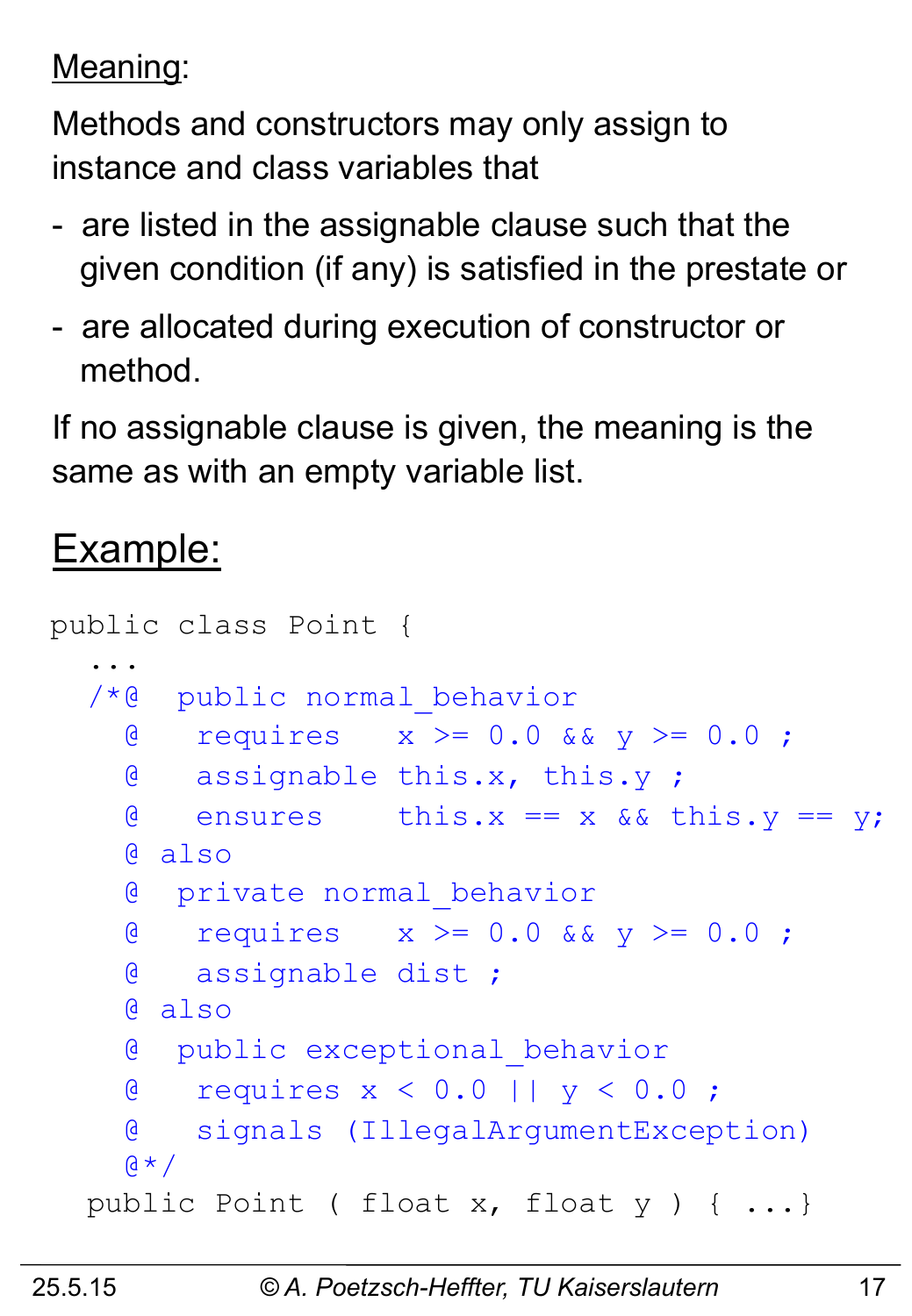```
 ... 
   /*@ public normal_behavior
     \theta ensures \result == this.x ;
    \mathfrak{g} \star / public float getX() { ... } 
 ... 
   /*@ public normal_behavior
     \alpha requires x+dx >= 0.0 && y+dy >= 0.0;
      @ assignable x, y ; 
     \theta ensures x == \text{old}(x) + dx& \& \& \& \& \end{bmatrix} = \begin{bmatrix} 0 \end{bmatrix} \begin{bmatrix} 0 \end{bmatrix} + dy;
      @ also 
      @ private normal_behavior
     \alpha requires x+dx >= 0.0 && y+dy >= 0.0;
      @ assignable dist ; 
      @ also 
      @ public exceptional_behavior
      @ requires x+dx < 0.0 || y+dy < 0.0 ; 
      @ signals (IllegalArgumentException) 
    Q \star / public void move( float dx, float dy ){ ...}
```
### Remark:

Private assignable clauses can be used for internal checks.

}

 $\mathcal{L}_{\mathcal{A}}$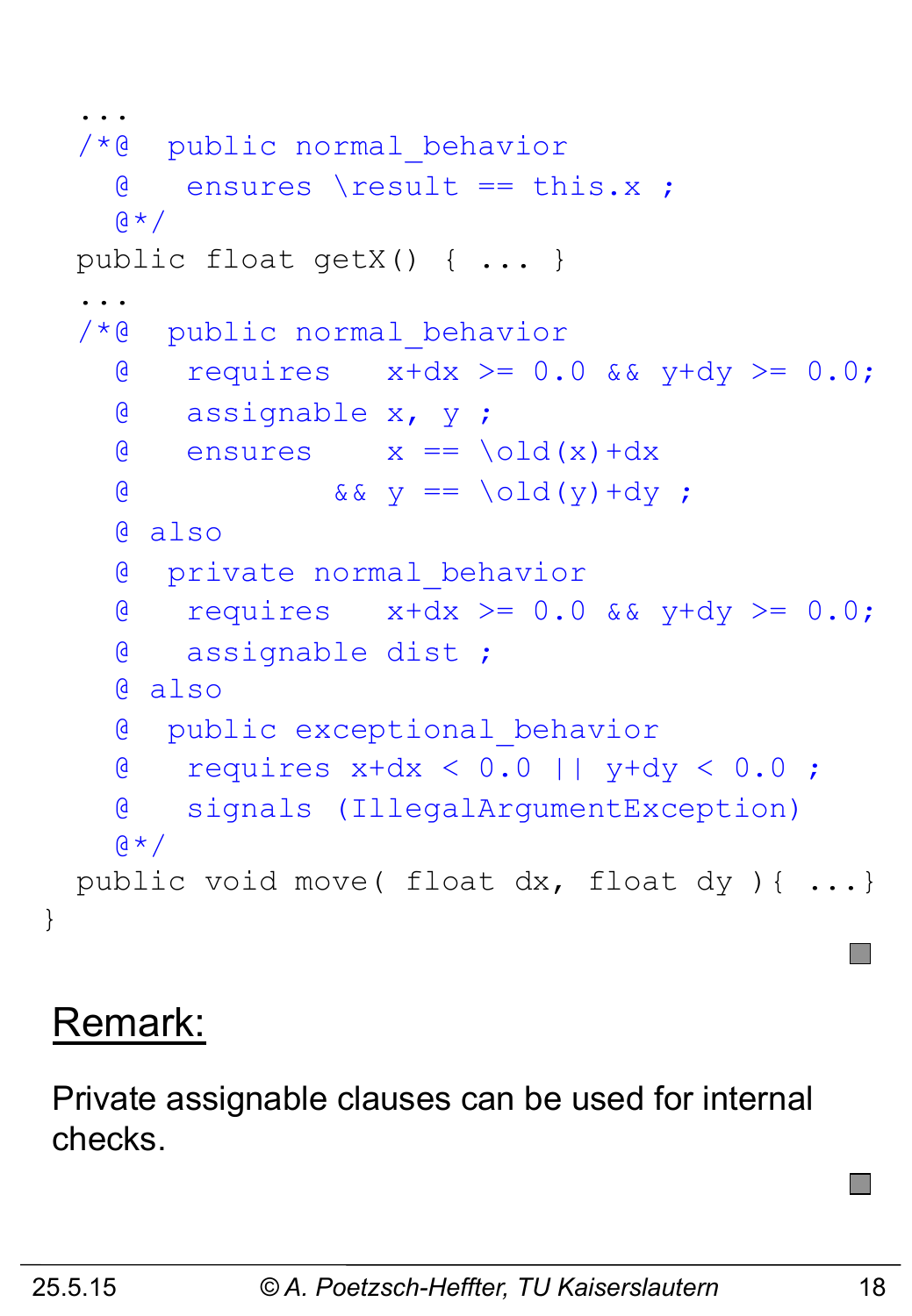## **5.2.3 Specification with abstraction**

Specification frameworks should provide the possibility to express properties *without referring to the implementation*.

Implementation-independent properties can be expressed by referring to a *model* of the system.

We consider *abstract/model* variables. They are for example needed, if

- concrete attributes are not declared (interfaces) or
- access rules do not allow to refer to concrete attributes in specifications (e.g. private attributes)
- implementation independency should be achieved, e.g. to support modifications in implementations.

### Syntax in JML:

*Abstract/model variables/attributes* are declared in JML like concrete attributes prefixed with the keyword model as modifier.

In JML, model variables are of a Java-type.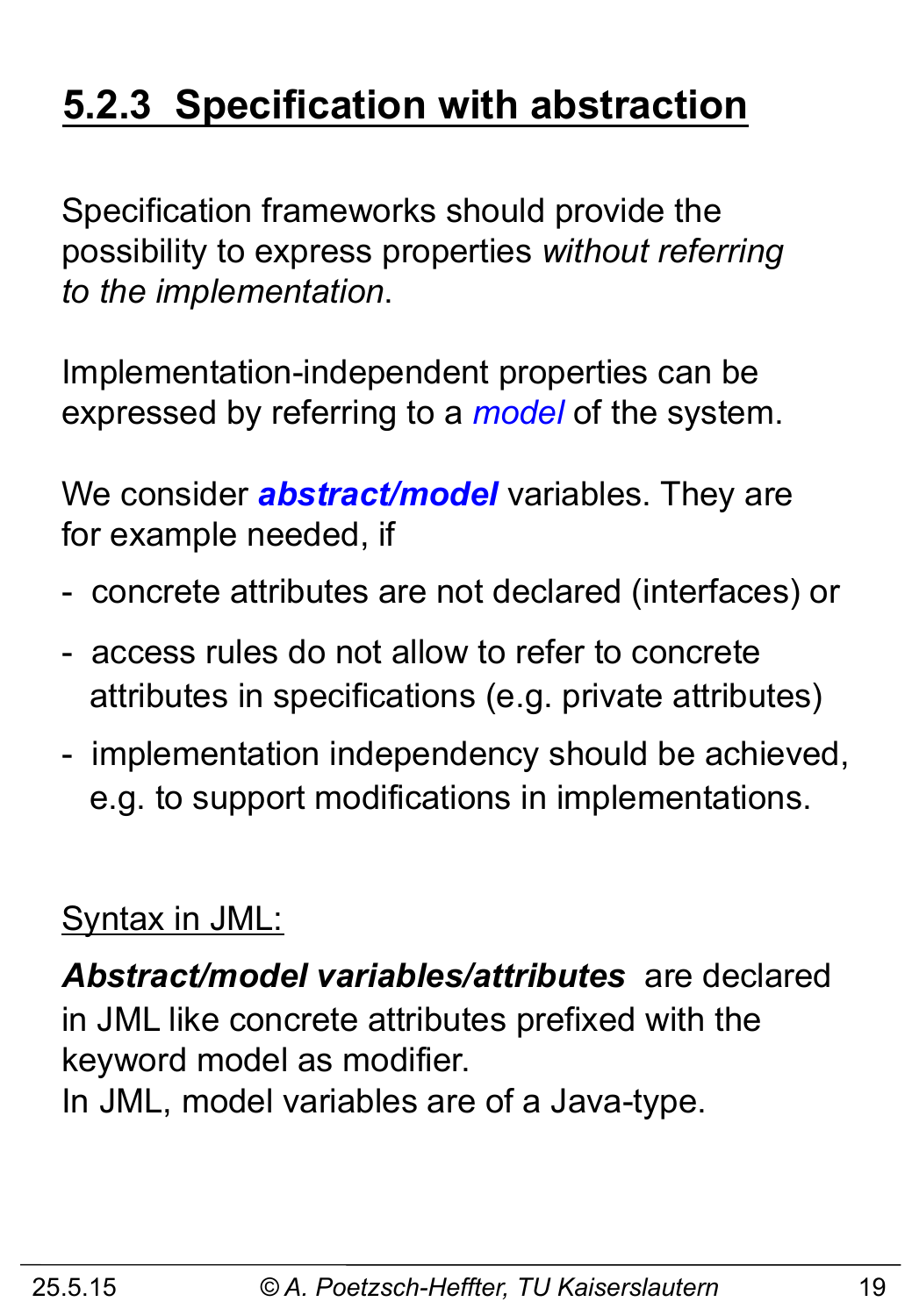### Example: (Model attributes)

```
public class Point { 
   /** Koordinaten */ 
  //@ public model float x, y;
   //@ public invariant x>=0.0 && y>=0.0; 
   private double dist, angle ; 
  /*@ private invariant dist >= 0.0 @ && 0.0<=angle && angle<=Math.PI/2; 
    \alpha \star /1/2 private depends x \leq dist, angle ;
  //@ private depends y <- dist, angle ;
   /*@ private represents x 
     @ <- Math.cos(angle)*dist ; 
    \theta \star / /*@ private represents y 
     @ <- Math.sin(angle)*dist ; 
    \alpha \star / ... 
}
```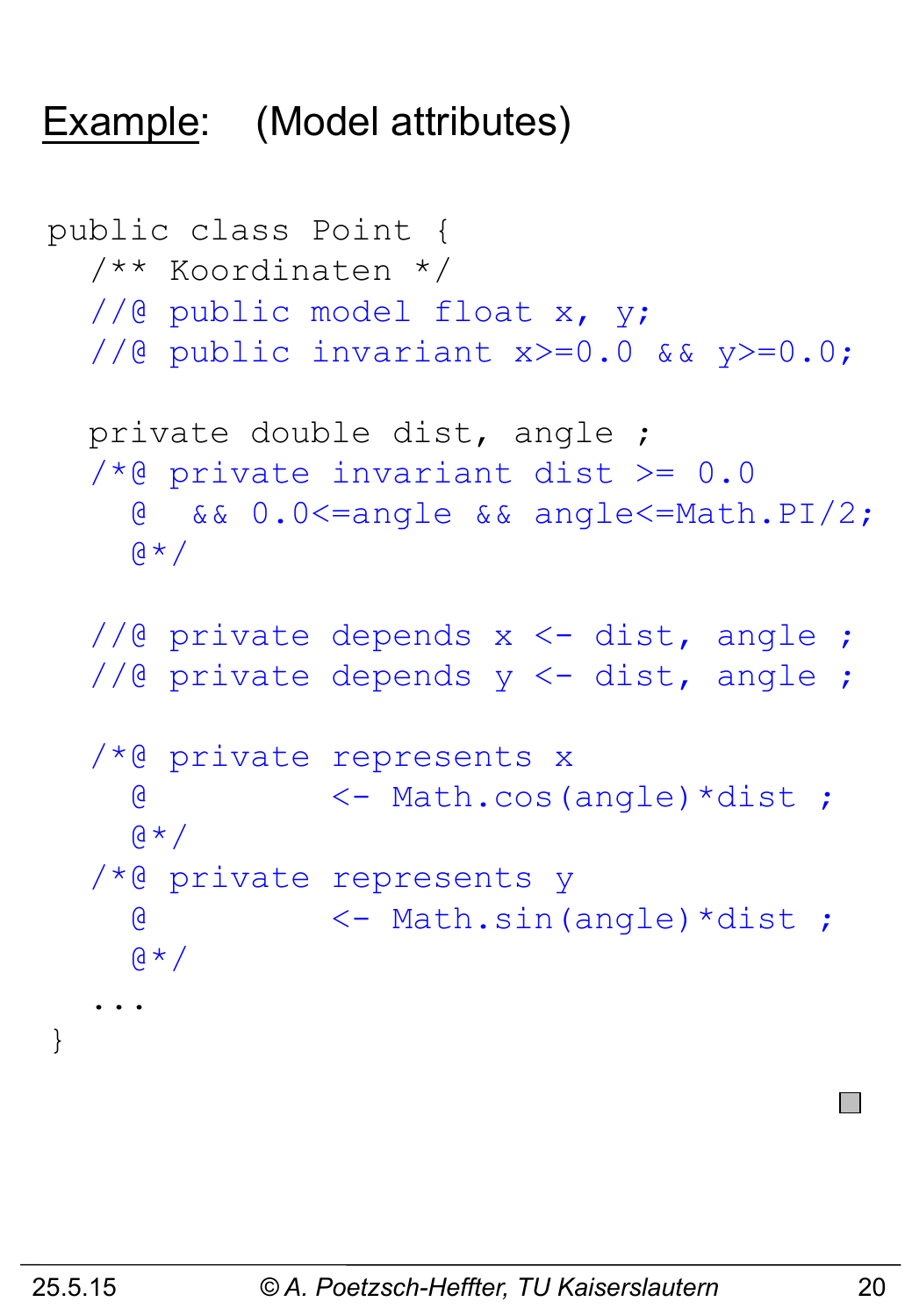Meaning:

Model attributes *can depend* on concrete attributes or other model attributes.

The dependency has to be specified in a *depends clause* (*Abhängigkeitsklausel*)*.* 

The value of a model attribute may only depend on the values of attributes for which a dependency is declared.

A *representation clause* (*Repräsentationsklausel)*  may define how the abstract value is computed. It links abstract specification and implementation.

### Remark:

- Abstract descriptions are a fundamental issue in specification and a prerequisite for scalability.
- If specification A is more abstract than B, we also say that B *refines* or *specializes* A (is a *refinement/specialization* of A).
- Different kinds of abstraction:
	- w.r.t. level of implementation detail and non-determinism (vs. *refinement*)
	- w.r.t. provided functionality (vs. *specialization*)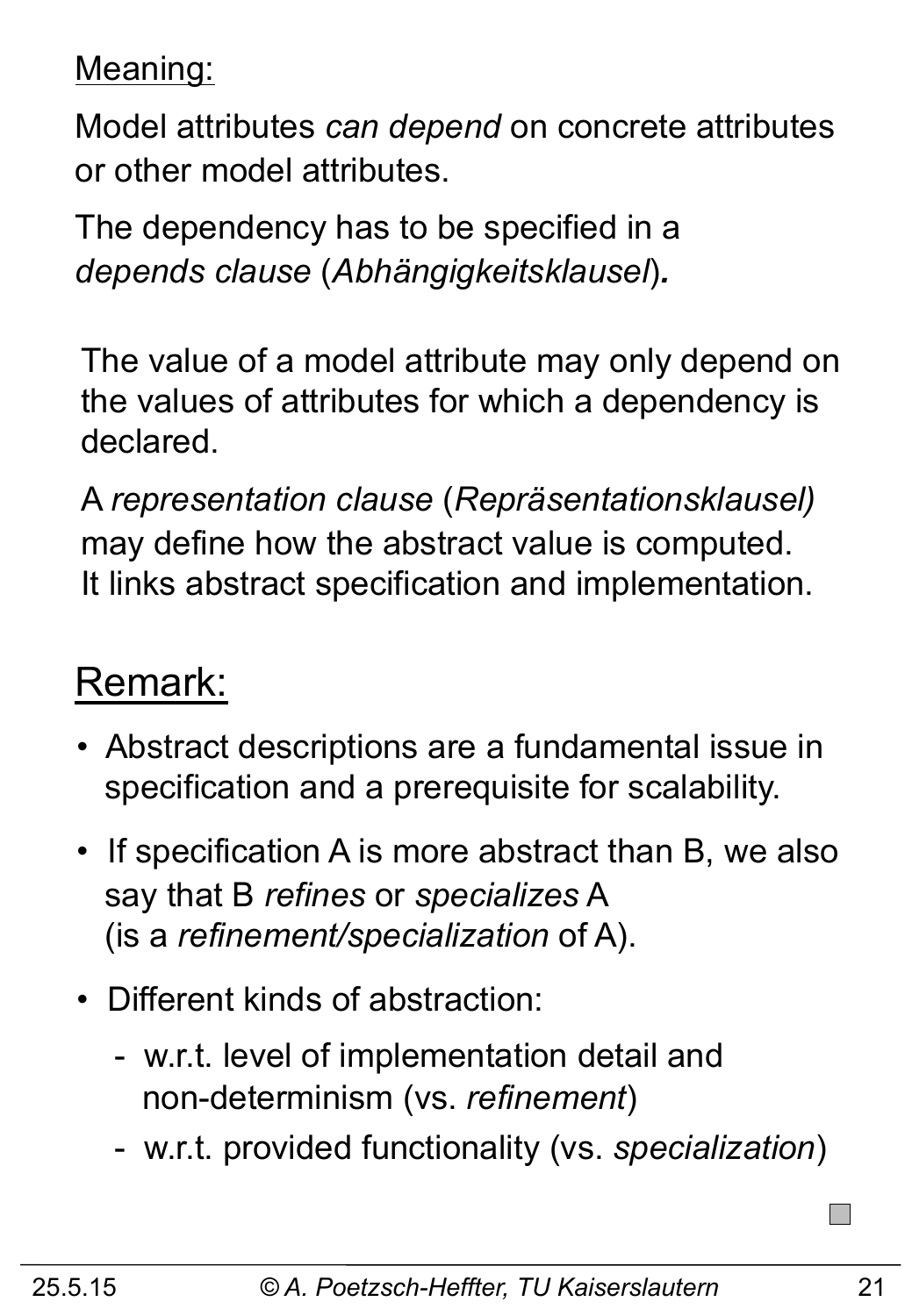### Model attributes and frame properties:

If a model attribute *a* appears in the assignable clause of method *m, m* may assign to all attributes on which *a* depends.

Example: (Assignable model attributes)

The constructor Point may modify *dist* and *angle*:

```
public class Point { 
 ... 
   /*@ public normal_behavior
     @ requires x >= 0.0 && y >= 0.0 ; 
     @ assignable this.x, this.y ; 
    \theta ensures this.x == x && this.y == y;
     @ also 
     @ public exceptional_behavior
     @ requires x < 0.0 || y < 0.0 ; 
     @ signals (IllegalArgumentException) 
    \alpha \star / public Point ( float x, float y ) { ...} 
   /*@ public normal_behavior
     @ ensures \result == this.x ; 
    \mathfrak{g} \star / public float getX() { ... } 
 ...
```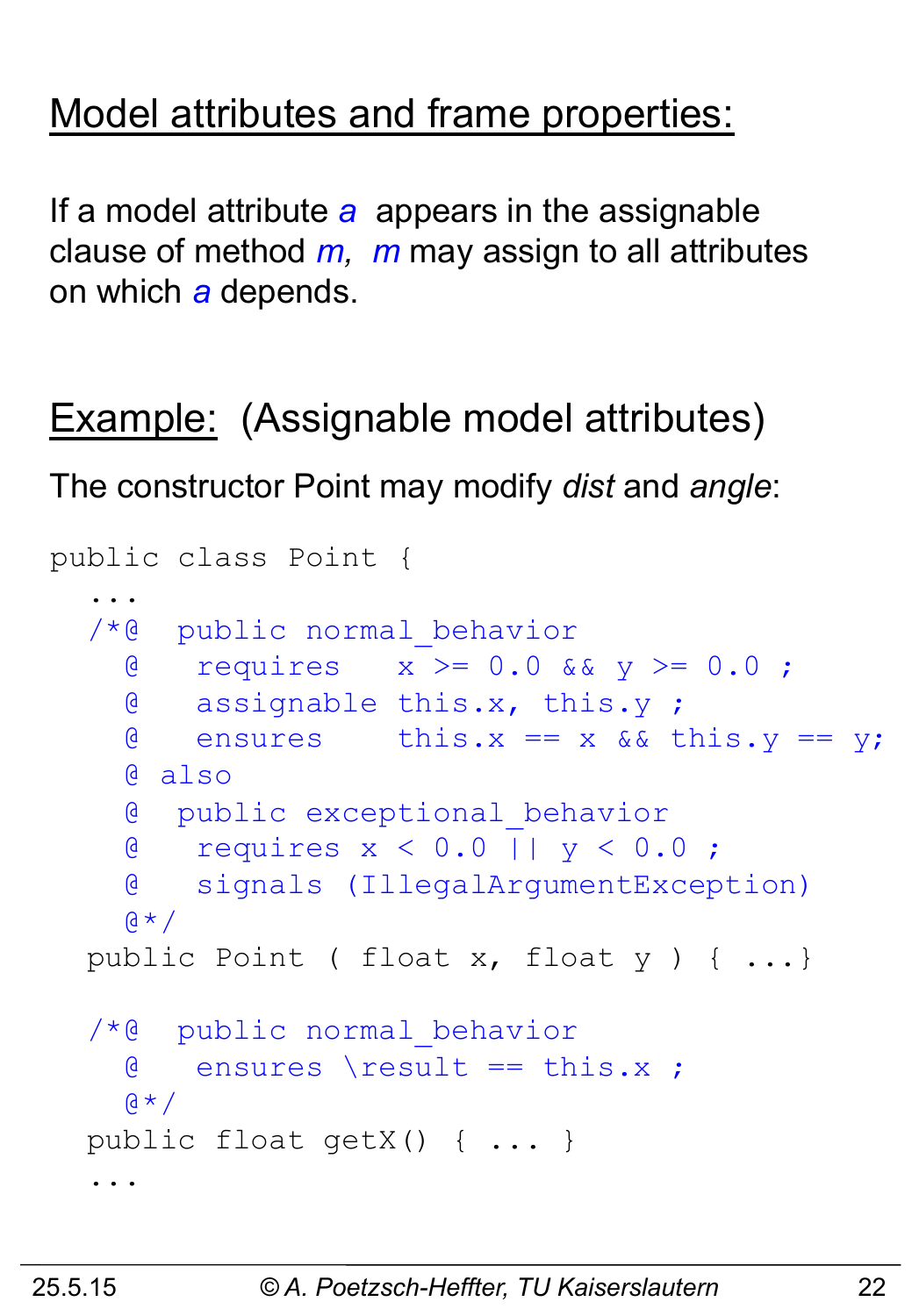

### Remark:

- The specification that *dist* may be modified is not necessary, because *x* and *y* depend on *dist*.
- Requiring equality within the ensures clause is problematic if floats are involved.

The following example demonstrates an abstract specification of a type UnboundedStack for which no attributes are declared.

The specification is based on a side-effect free type JMLObjectSequence that is predefined in JML:

 *"Most specifications need existing knowledge!"* 

 $\mathcal{L}^{\text{max}}$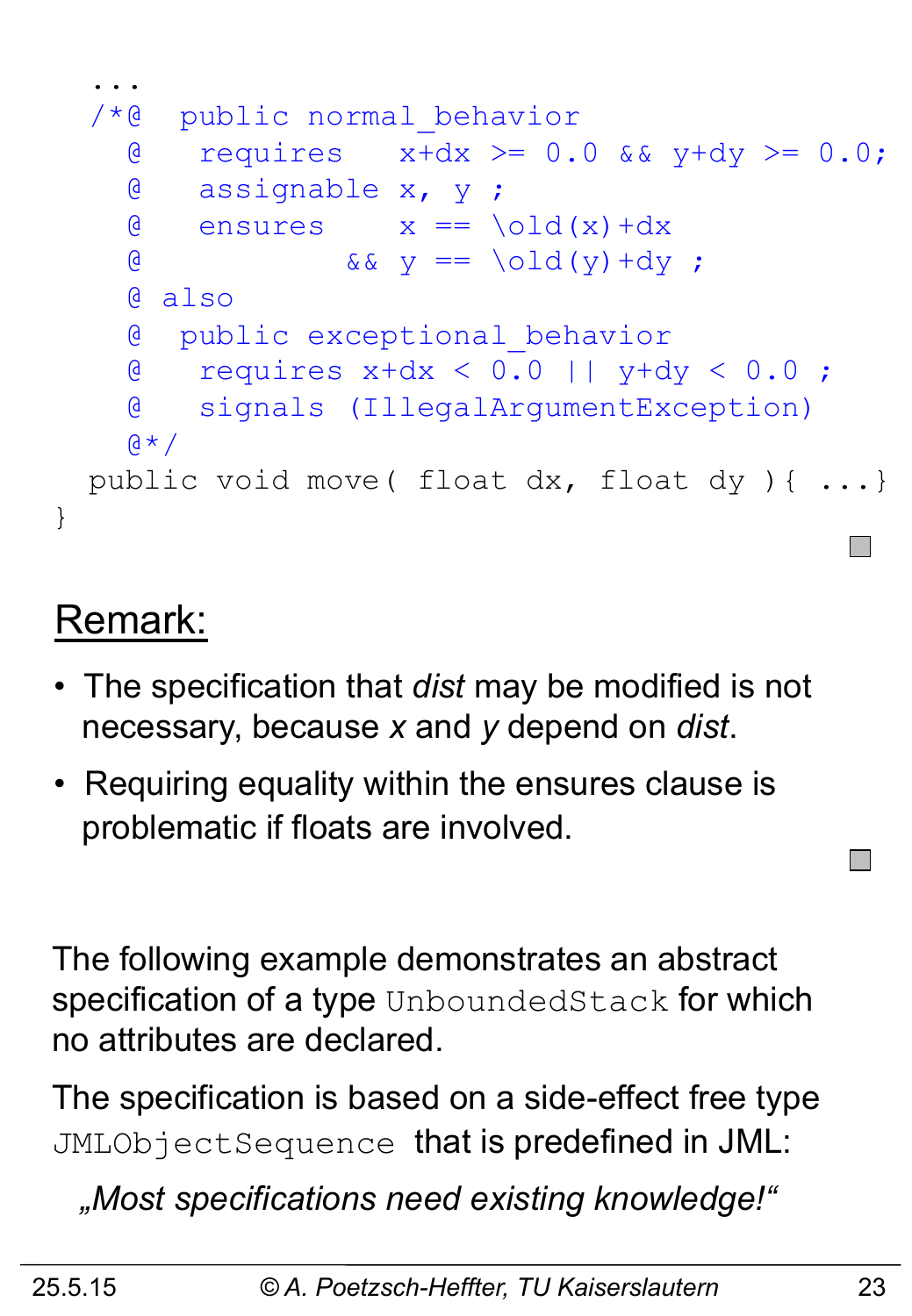## **Example:** (Specifying types that have no concrete attributes)

```
package org.jmlspecs.models; 
public /*@ pure @*/ class JMLObjectSequence
     implements JMLCollection
{ 
    public /*@ pure @*/ 
     boolean equals(Object obj) { ... } 
    public /*@ pure @*/ boolean isEmpty(){...} 
    public /*@ pure @*/ 
     Object first() throws JMLSequenceException {...} 
    public /*@ pure non_null @*/ 
     JMLObjectSequence insertFront(Object item) 
                   throws IllegalStateException {...} 
    public /*@ pure non_null @*/ 
     JMLObjectSequence trailer() 
                   throws JMLSequenceException {...} 
     ... 
}
```
*Pure* methods must not have side-effects (assignable \nothing).

*Pure* constructors may only modify the attributes of the created object.

Class- and interface types are *pure*, if they only contain pure methods and constructors.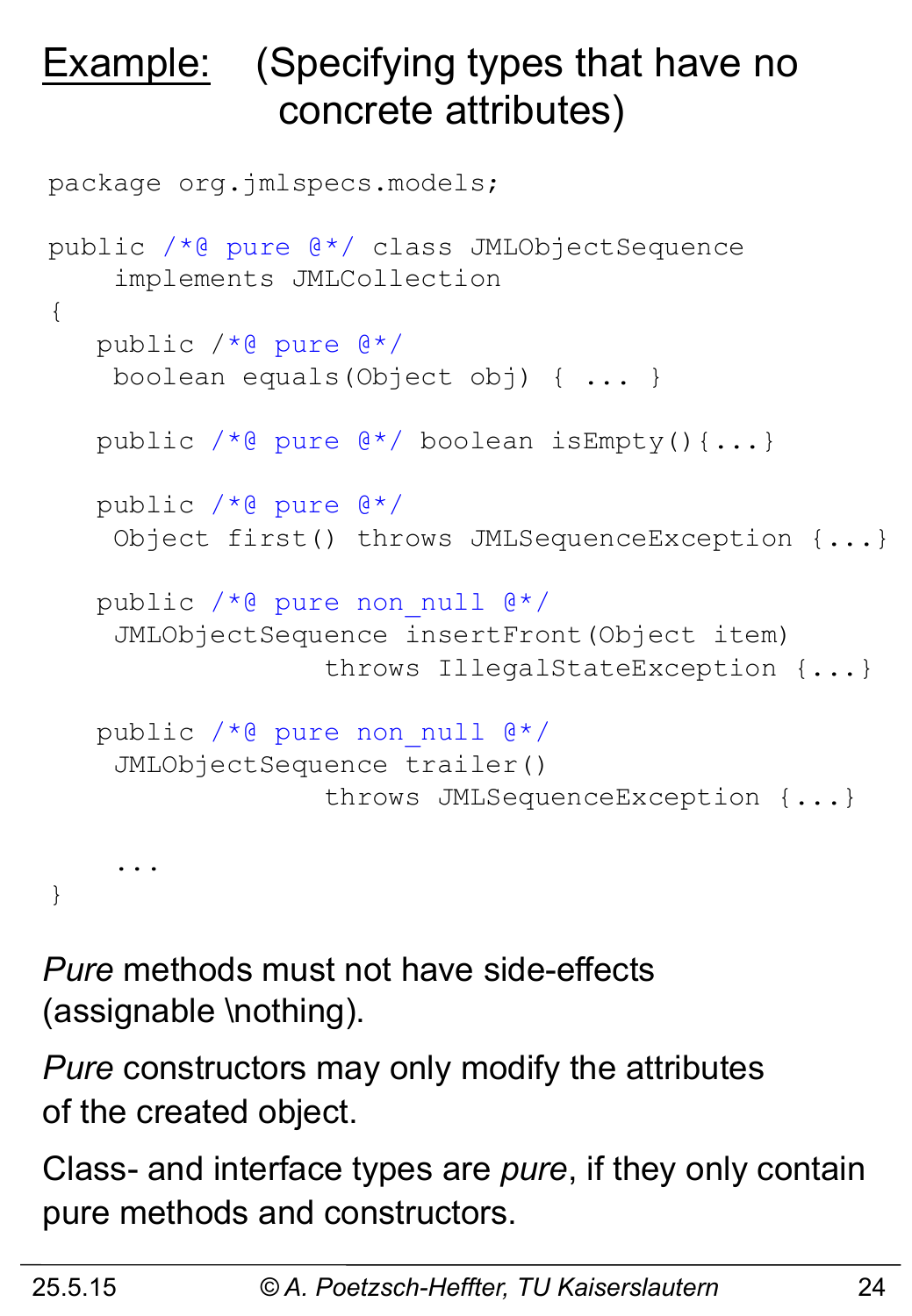```
//@ model import org.jmlspecs.models.*;
```

```
public abstract class UnboundedStack { 
  /*@ public model JMLObjectSequence theStack
    @ initially theStack != null 
    @ && theStack.isEmpty(); 
   (4 \times 7) //@ public invariant theStack != null; 
  /*@ public normal_behavior
    @ requires !theStack.isEmpty(); 
    @ assignable theStack; 
    @ ensures theStack.equals( 
                    \old(theStack.trailer()));
   Q \star / public abstract void pop( ); 
 /*@ public normal_behavior
    @ assignable theStack; 
    @ ensures theStack.equals( 
                 \old(theStack.insertFront(x)));
   \alpha \star / public abstract void push(Object x); 
 /*@ public normal_behavior
    @ requires !theStack.isEmpty(); 
    @ ensures \result == theStack.first(); 
   (4 \times 1) public abstract Object top( ); 
}
```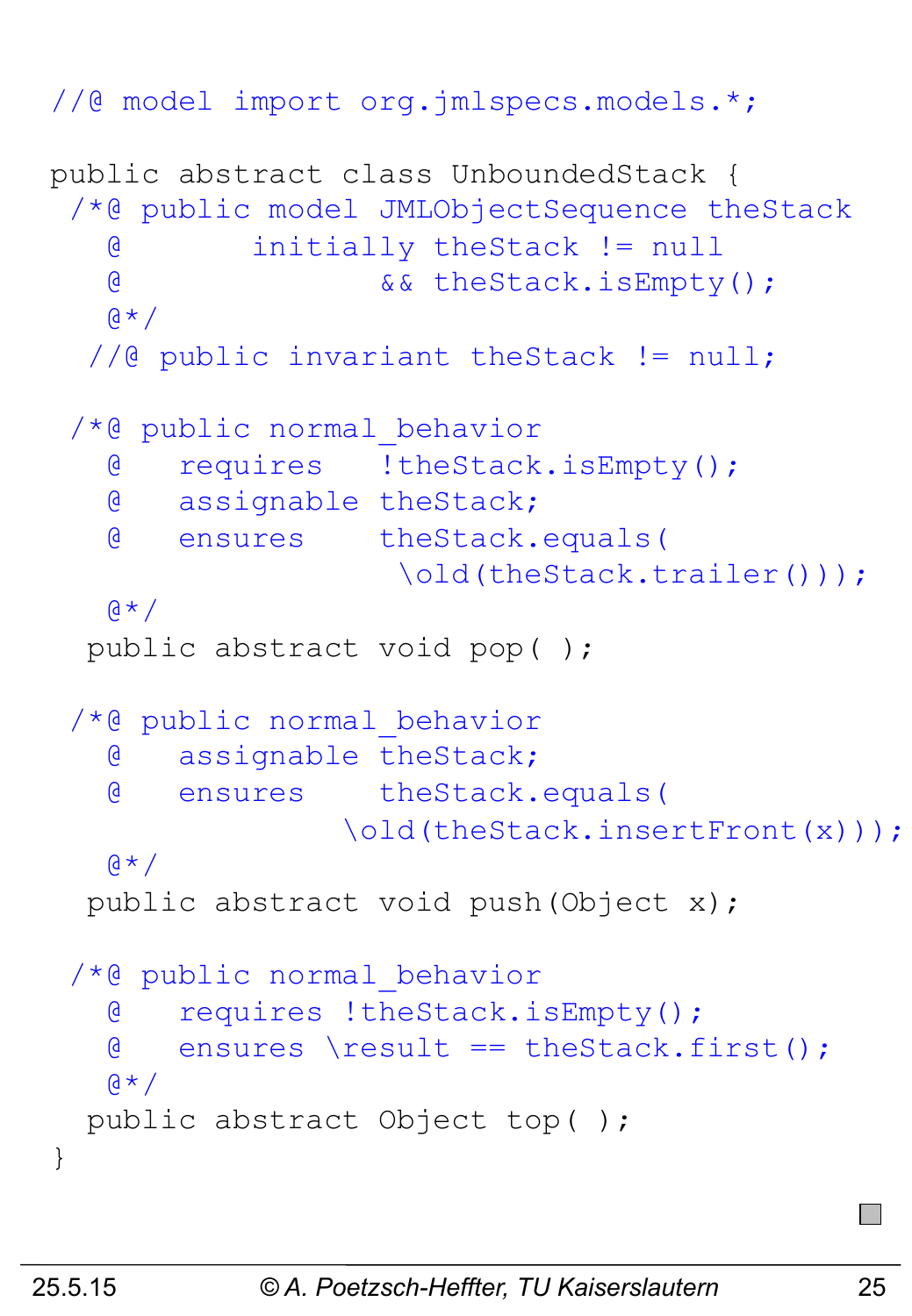### Summarizing remarks:

- Specifications can build on implementation parts. They can be used for documentation and checking code.
- Specification techniques can support implementation independent formulations:
	- Enables to exchange implementation without change of specification
	- Allows design contract prior to implementation
	- Needs other types to express properties.
- Well-understood specification techniques for object-based programs:
	- class invariant
	- requires/ensures specifications
	- modifies clauses: Specify what is not modified by describing what is allowed to be modified

Are these techniques applicable and sufficient to master all aspects of object-oriented programs?

**The State**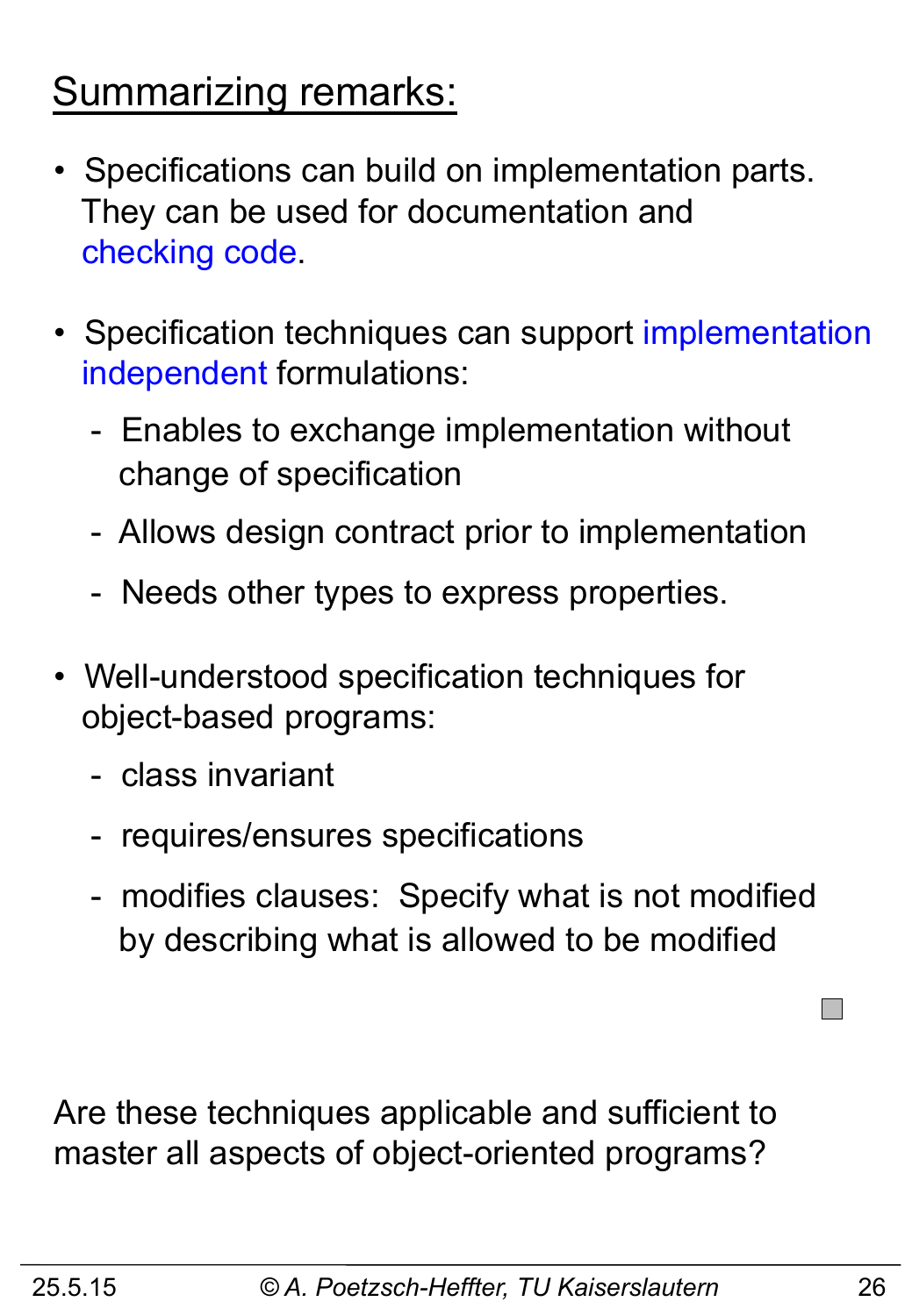## **5.3 Behavioral Subtyping**

Subtyping of programming languages enforces that

- no type errors occur, and
- there is a method implementation for each method invocation.

It does not guarantee that subtype objects **behave**  like supertype objects.

Example: (no specialization)

D-objects do not behave similar to C-objects:

```
class C { 
   int a; 
   int getA(){ return a; } 
   void incr() { a++; } 
} 
class D extends C { 
  int getA(){ return a+2; }
   void incr() { 
     throw new NullPointerException(); 
   } 
}
```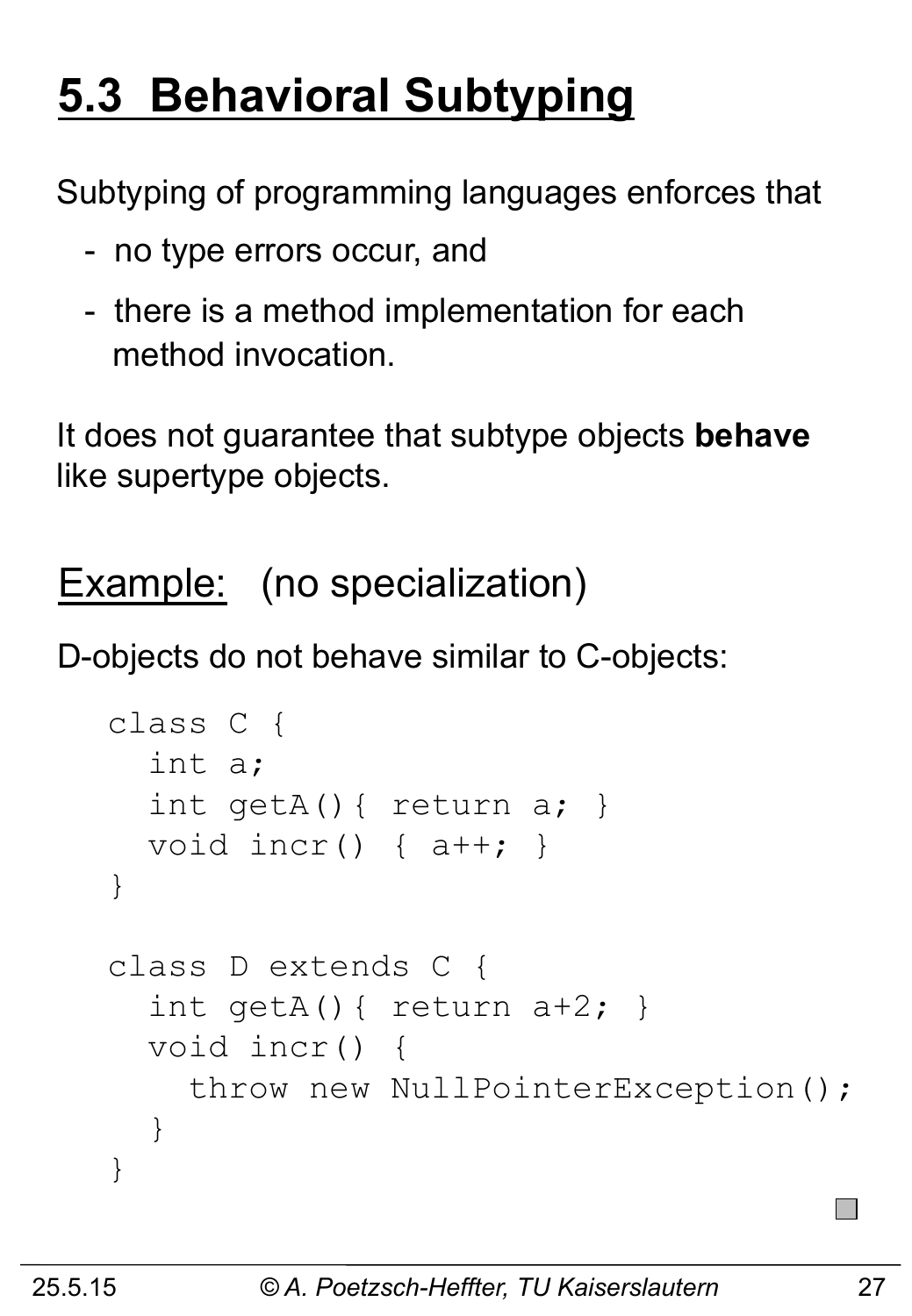## Problem:

What does it mean that

- a subtype behaves *like* the supertype or
- is a specialization of the supertype?

In particular, how do we handle

- abstract types/classes?
- extensions of the state space?

The operational semantics provides a bad basis for defining behavioral subtyping (why?).

### Approach:

Define the behavioral subtype relation based on **specified** properties:

 $\rightarrow$  Each subtype object has to satisfy the specification of the supertype.

For pre- and post-specifications this means:

- pre[Supertype] ==> pre[Subtype]
- post[Subtype] ==> post[Supertype]

## Explanation: (Behavioral subtyping)

A subtype S is called a *behavioral* subtype of T iff S-objects behave according to the specification of T (auf Deutsch: S ist ein *konformer* Subtyp von T).

 $\mathcal{L}^{\text{max}}$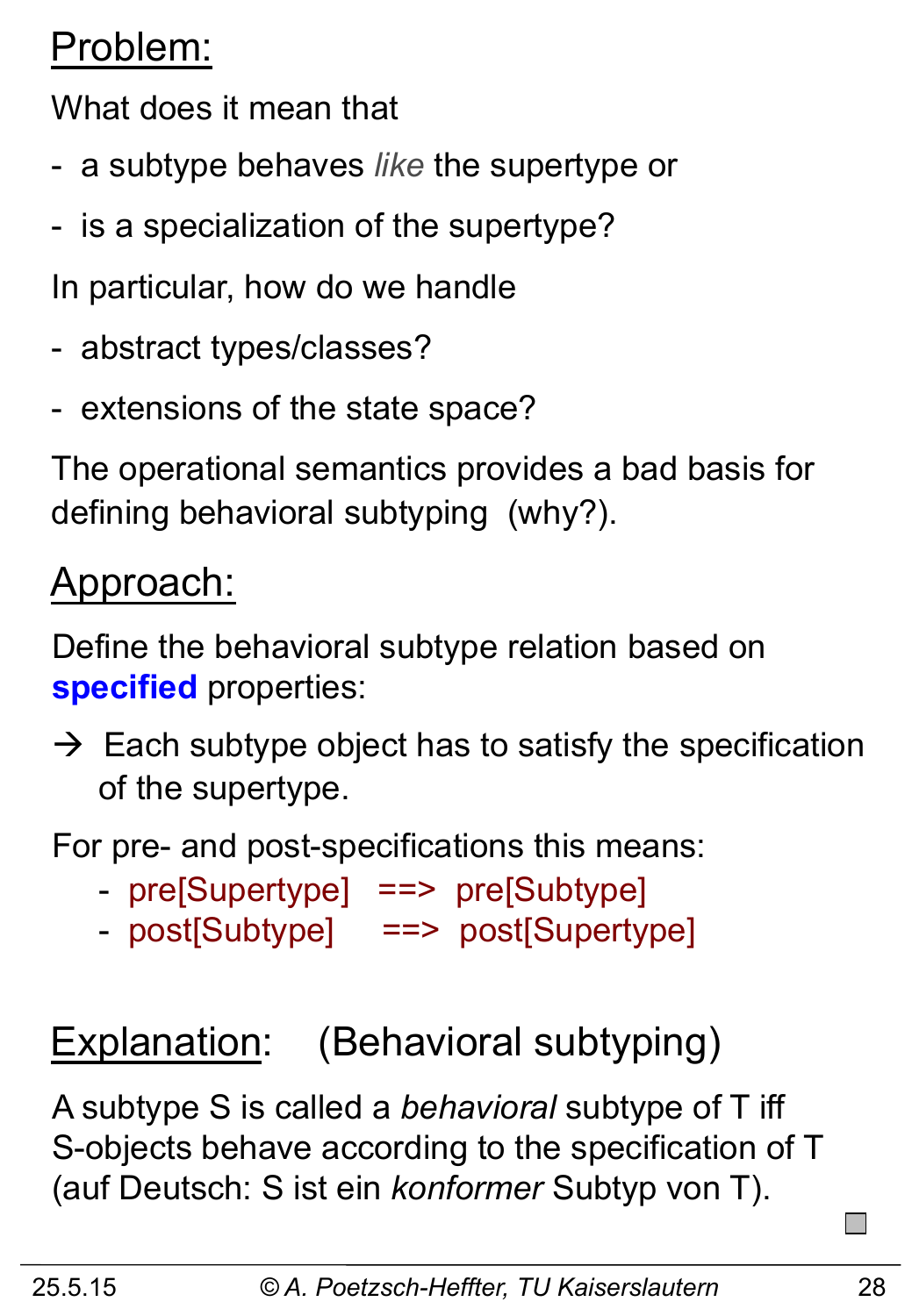### Remark:

- Behavioral subtyping depends on the **specification**.
- Main goal is to understand the relation between sub- and supertypes.
- The described techniques should be applied to informal specifications/documentation as well.

## Kinds of Specialization:

- Refining implementation
- Refining nondeterminism
- Adding methods and extending state

### Overview:

- Relation between specifications & implementations
- Pre-post specifications without abstract variables and without abstraction (*concrete specs*)
- Pre-post specifications with abstract variables and with abstraction (*abstract specs*)
- Treatment of invariants
- Treatment of frame properties
- Illustrating example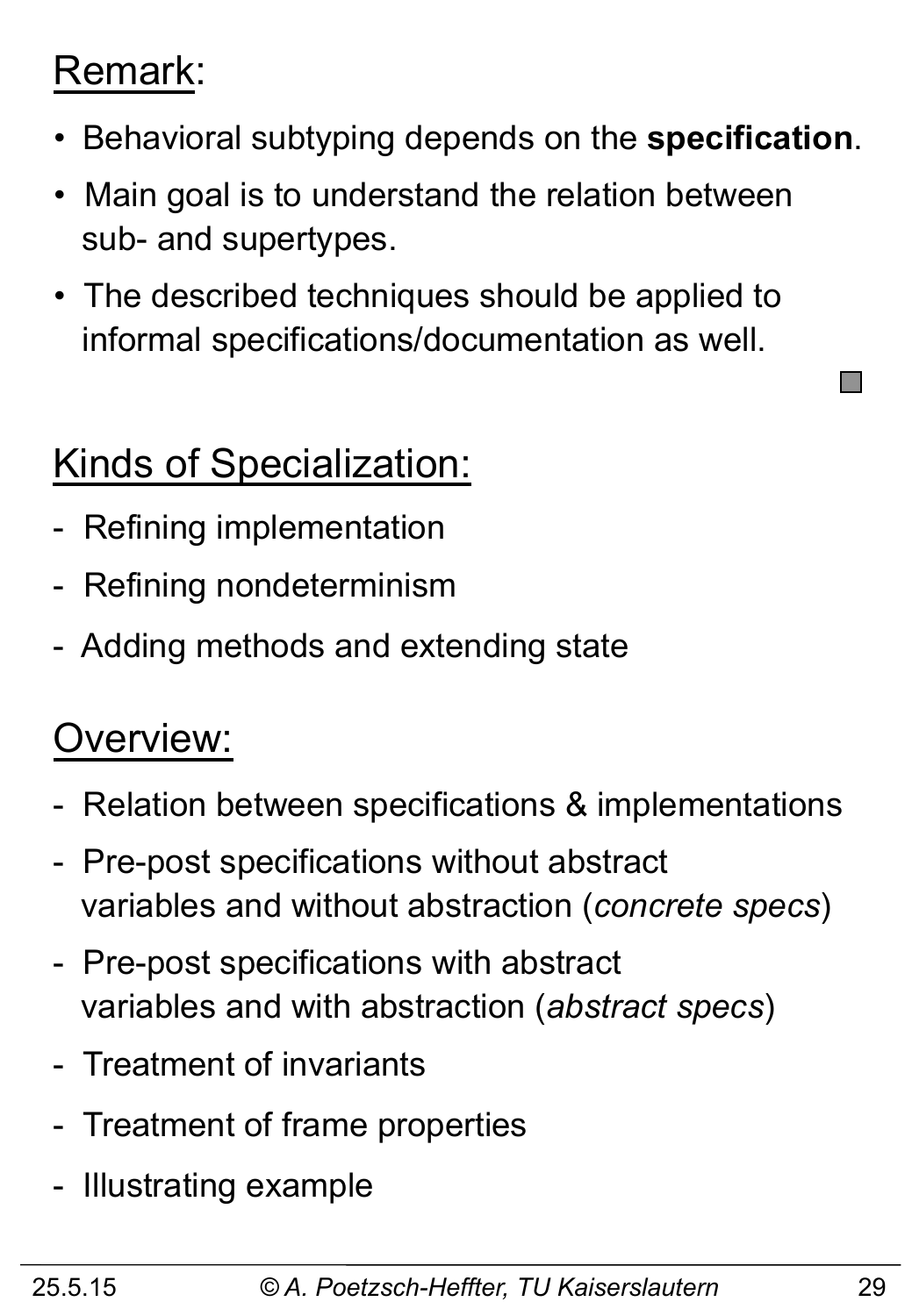### **Relation between specification & implementation**

Instead of relating an implementation of class D to the specifications of all its supertypes, we check that:

- the specification of D, spec(D), is a behavioral subtype of its direct supertype
- the implementation of D, impl(D), satisfies spec(D)

## Illustration:

```
class C { 
   pre PMC(this,p) 
   post QMC(this,p,result) 
  R m ( T p ) { .../ * impl (m, C) */ }
} 
class D extends C { 
   pre PMD(this,p) 
   post QMD(this,p,result) 
  R m ( T p ) { ... /* impl (m, D) */ }
}
```
Check:

- a)  $\{PMD(this,p)\}$  impl(m,D)  $\{QMD(this,p,result)\}$
- b)  $PMC(this,p) == > PMD(this,p)$
- c) QMD(this,p,result) ==> QMC(this,p,result)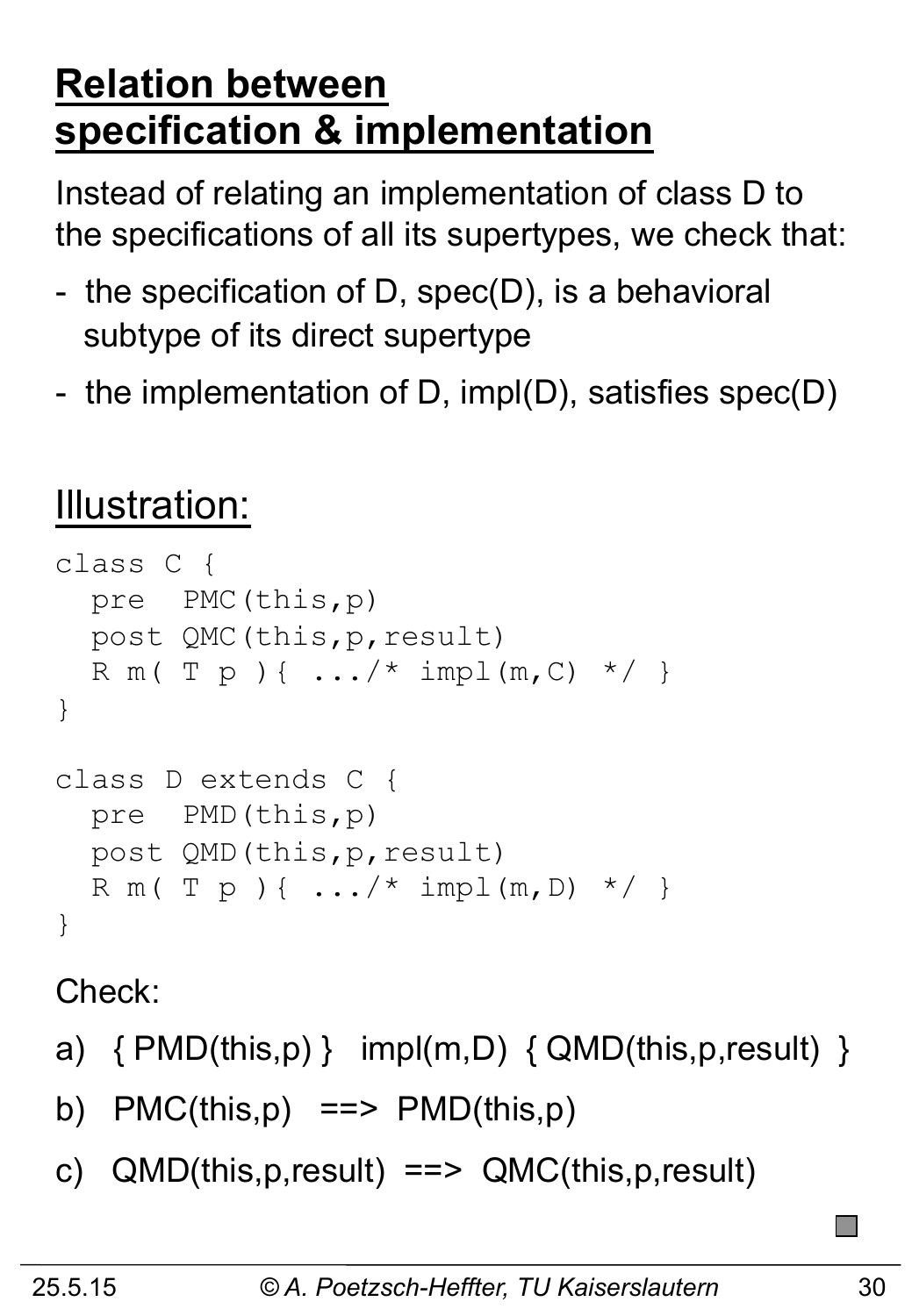## Remark:

Specification languages usually support *specification inheritance* in a form that establish (b) and (c) or refined versions of it automatically.

### Example: (Spec. inheritance in JML)

```
class C { 
   /*@ public normal_behavior
     @ requires PREMC 
     @ ensures POSTMC ; @*/ 
 R m( T p ){ ... } 
} 
class D extends C { 
  /*@ also
     @ public normal_behavior
     @ requires PREMD 
     @ ensures POSTMD ; @*/ 
 R m( T p ){ ... } 
}
```
### The specification of D is an abbreviation for:

```
class D extends C { // not JML 
 /*@ public normal_behavior 
    @ requires PREMC || PREMD 
    @ ensures ( \old(PREMC) ==> POSTMC ) 
    @ && ( \old(PREMD) ==> POSTMD ); 
   \mathsf{A} \star \mathsf{A} R m( T p ){ ... } 
}
```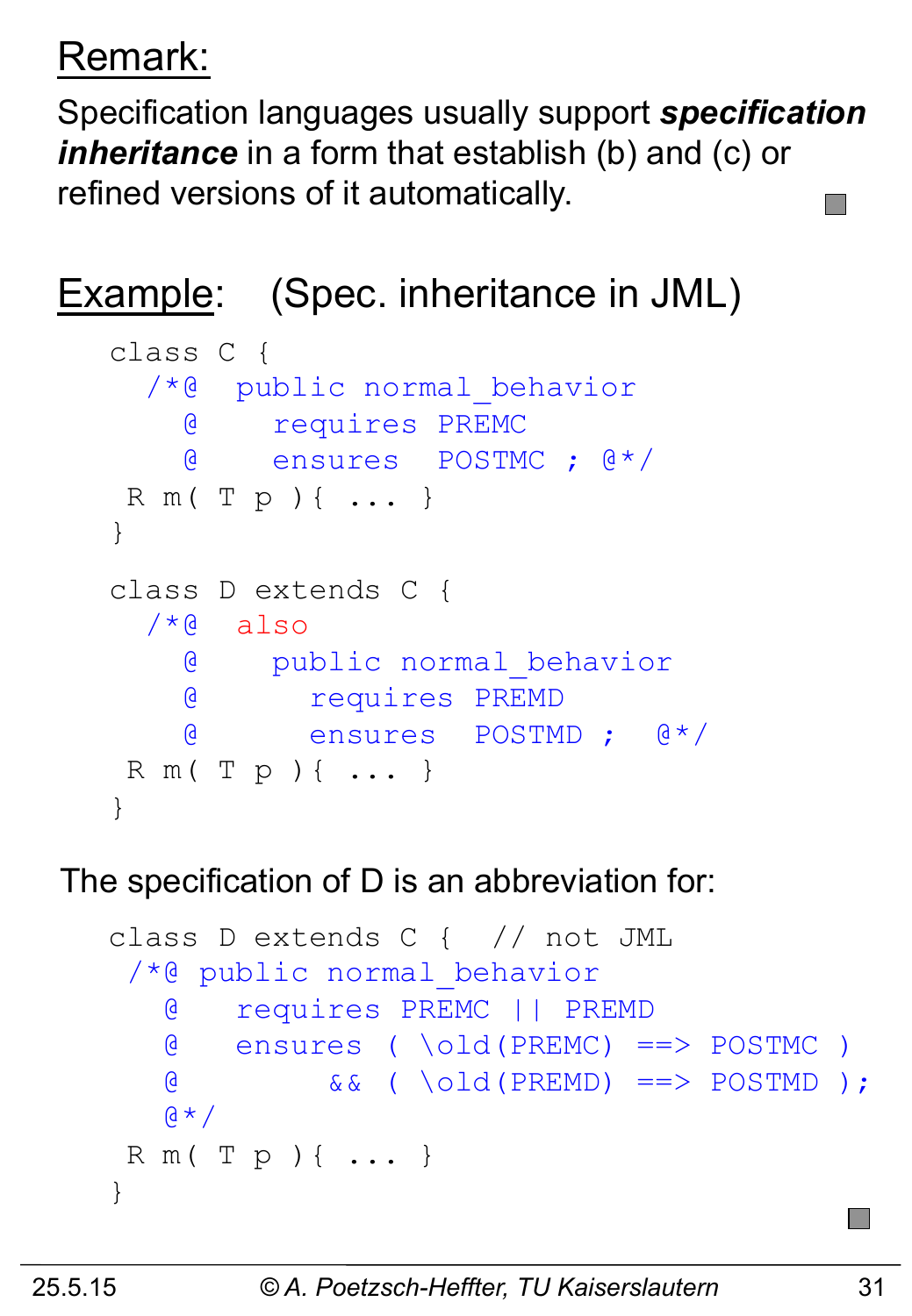## **Concrete pre-post specifications**

Pre- and postconditions of methods in supertypes are valid pre-/postconditions for subtype methods:

-> Inheritance of specification

### Subtypes without additional attributes:

Inherited method:

- Specification is inherited without change.

**Overriding method:** 

- Precondition inherited or new weaker precondition
- Postcondition inherited and possibly strengthened by additional properties

### Example:

```
class C { 
   /*@ public normal_behavior
      @ requires P ; 
      @ ensures Q ; 
     \mathfrak{g} \star / C m(){ ... } 
}
```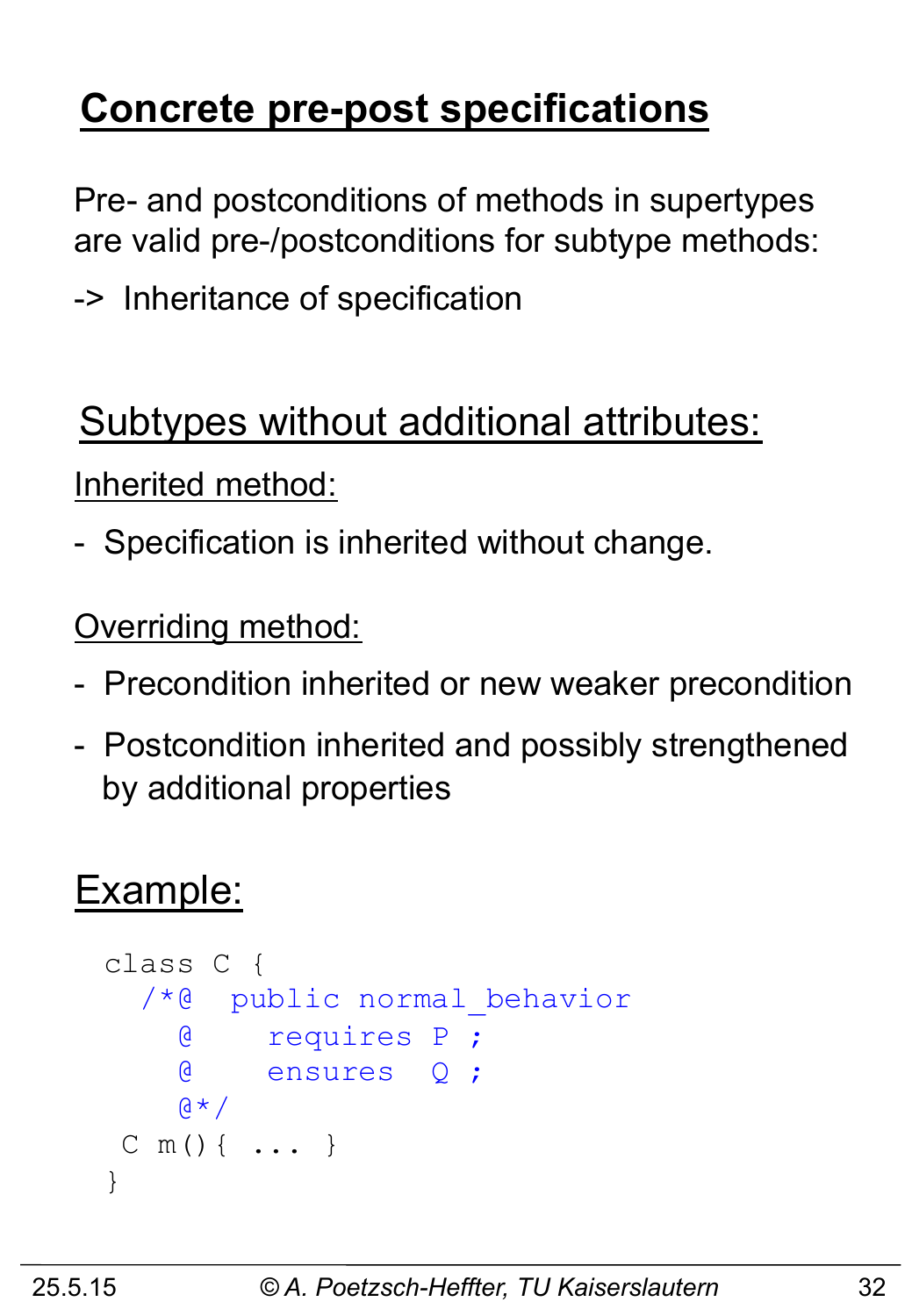```
class D extends C { 
  /*@ also
     @ public normal_behavior
     @ requires P ; 
     @ ensures \result instanceof D ; 
    \mathsf{A} \star \mathsf{A} C m(){ ... } 
}
```
Additional method:

- no constraints (but see about invariants).

### Remark:

Similar restrictions have to be applied to the specification of exceptional behavior.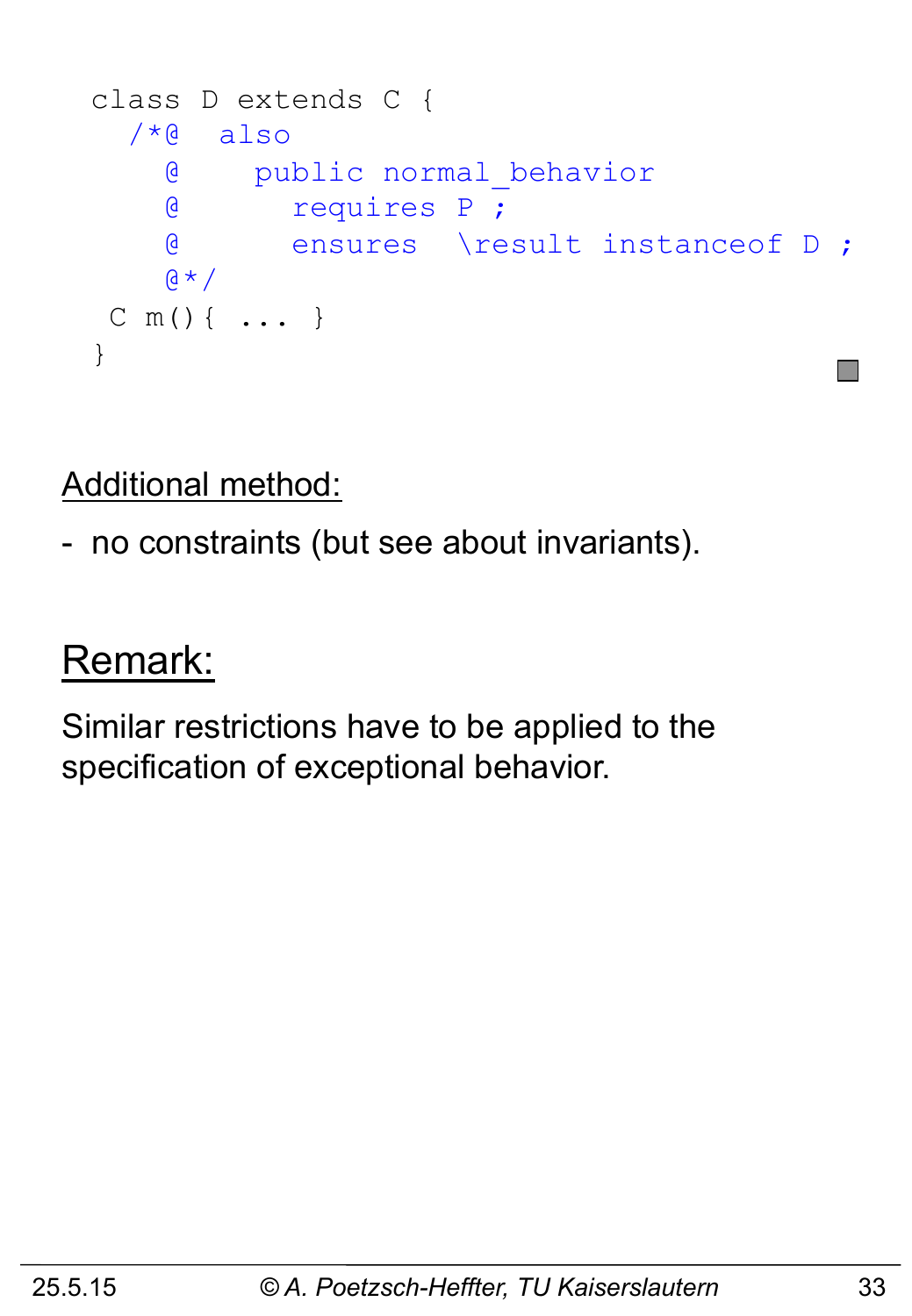### Subtypes with extended state:

If the state space is *extended* in the subtype, it can be necessary to strengthen the precondition of overriding methods w.r.t. properties concerning the additional attributes. However, this would violate:

pre[Supertype] ==> pre[Subtype]

Solution:

Use abstraction with model variables.

## **Abstract pre-post-specifications**

The basic idea is to write specifications in terms of abstract states and to provide abstraction functions:

- from concrete objects to their abstract states
- from abstract states of subtype objects to abstract states of supertype objects

The abstraction functions in particular provide the flexiblity to handle extended state.

Here, we only consider an example: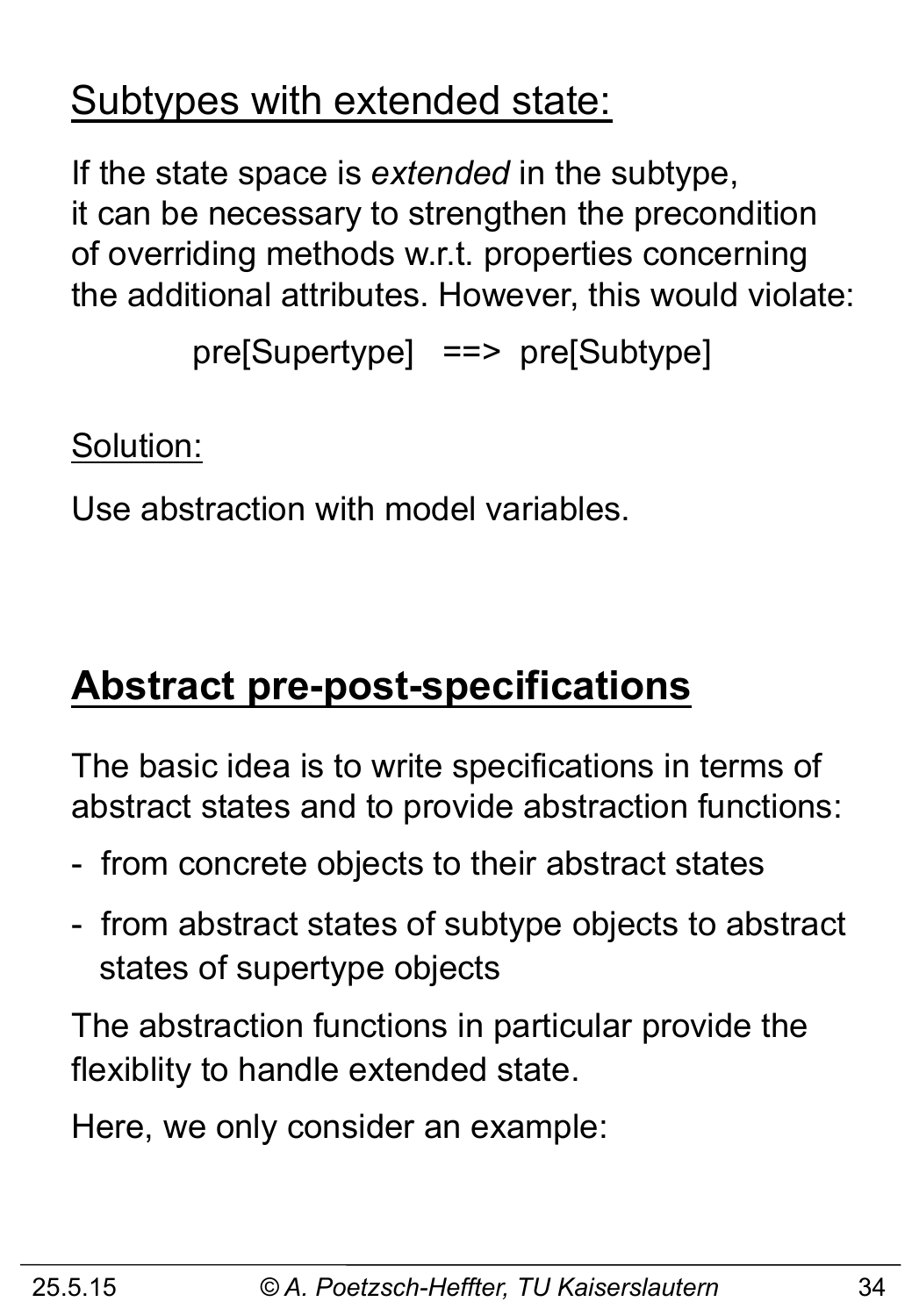### Example:

```
class C { 
  //@ public model boolean valid;
   //@ public model AS state; 
  /*@ public normal_behavior
     @ requires valid && r(state) ; 
     @ ensures q(state) ; 
    \mathsf{a} \star \mathsf{b} void m(){ ... } 
} 
class D extends C { 
   private BD d; 
  1/2 private depends valid \leq -d;
  //@ private represents valid <- CD.pd(d) ;
  1/2 private depends state \leq -d;
   //@ private represents state <- CD.f(d) ; 
 ... 
} 
class E extends C { 
   private BE e; 
  1/2 private depends valid \leq -e;
   //@ private represents valid <- CE.pe(e) ; 
  1/2 private depends state \leq e;
  //@ private represents state <- CE.g(e) ;
   ... 
}
```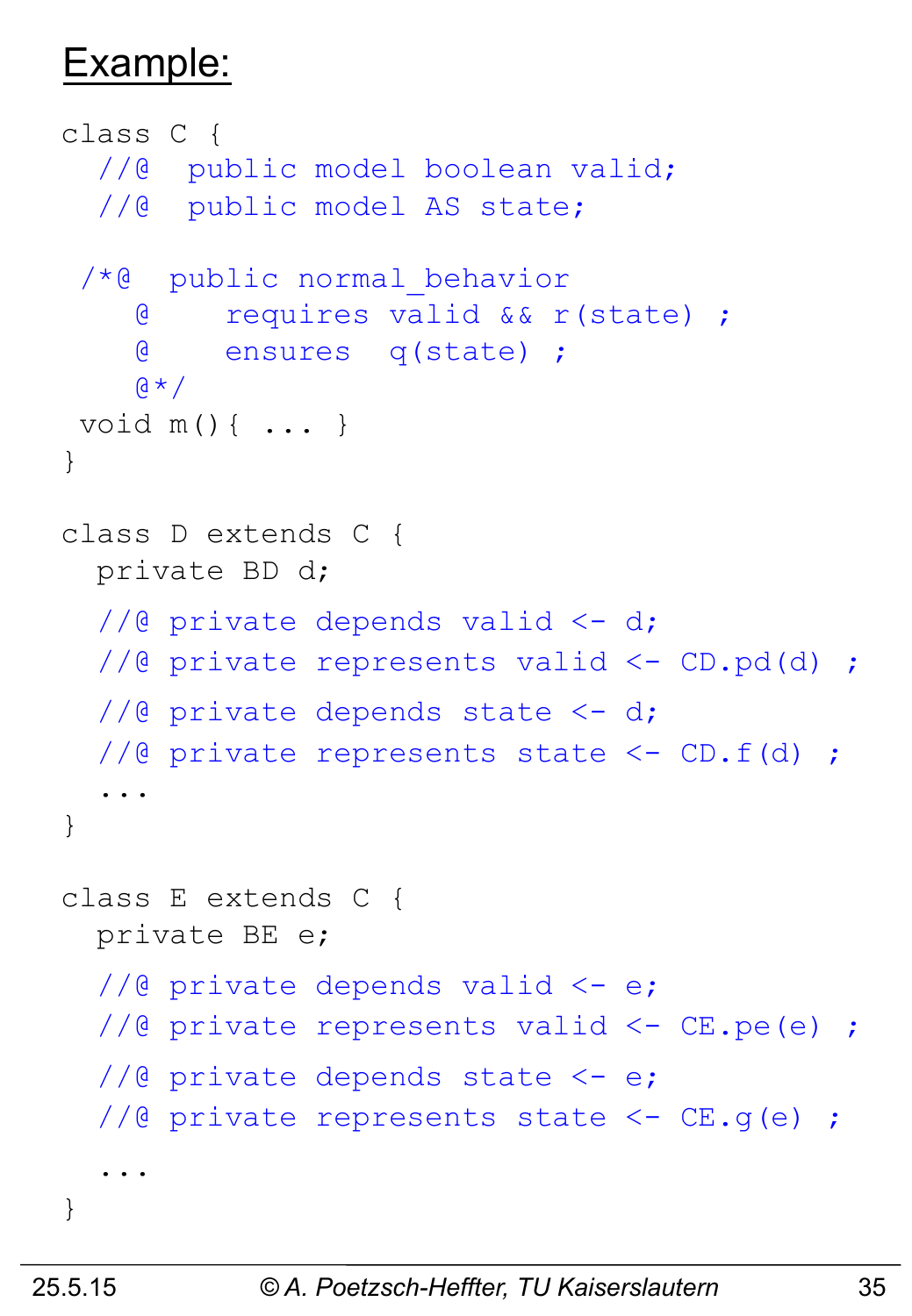- pd is a predicate expressing when attribute d has a valid state.
- $f$  is an abstraction function mapping values of concrete type BD to the abstract type AS.

The definitions of  $pd$  and  $f$  can be tailored to the needs of class D. The same holds for pe, q and class E.

### Remarks:

- Often one assumes an explicit abstraction function that maps values of subtype objects into the state space of the supertype.
- Abstract/model variables enable two kinds of state extensions:
	- overriding the representation function
	- additional abstract variables
- The variations in the subtypes can be captured by different representation functions.

 $\mathcal{L}^{\text{max}}$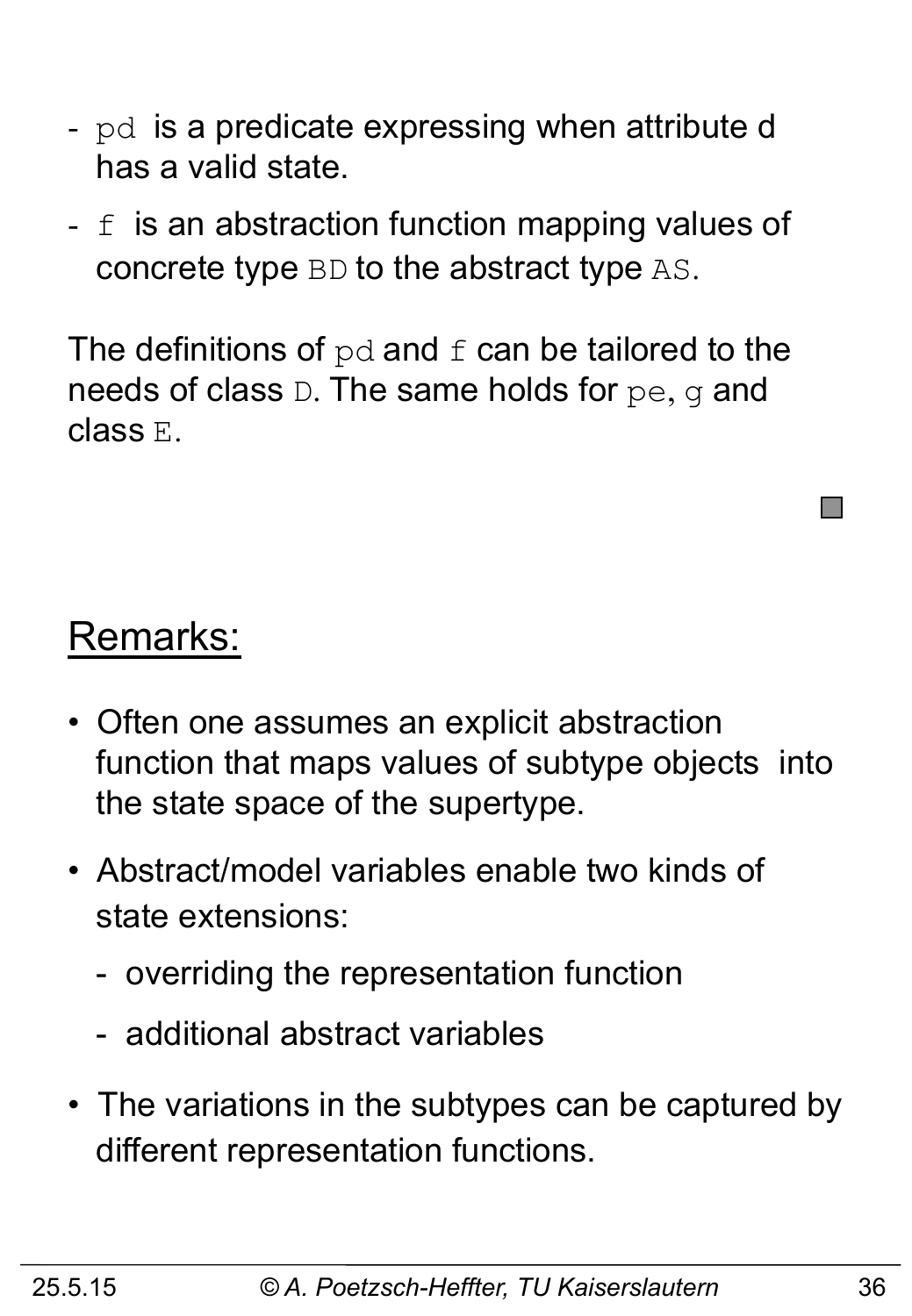## **Treatment of invariants**

In principle, invariants can be expressed by pre- and post-conditions. However, as a specification construct they allow to express restrictions on subtype behavior in supertypes:

 $\rightarrow$  Invariants of supertypes have to be satisfied by additional subtype methods.

### Example:

```
class C { 
  public int a = 0;
   //@ public invariant a >= 0; 
 ... 
   // no declaration of m 
} 
class D extends C { 
 ... 
  void m() { a = -1; } // violates invariant
   ... 
}
```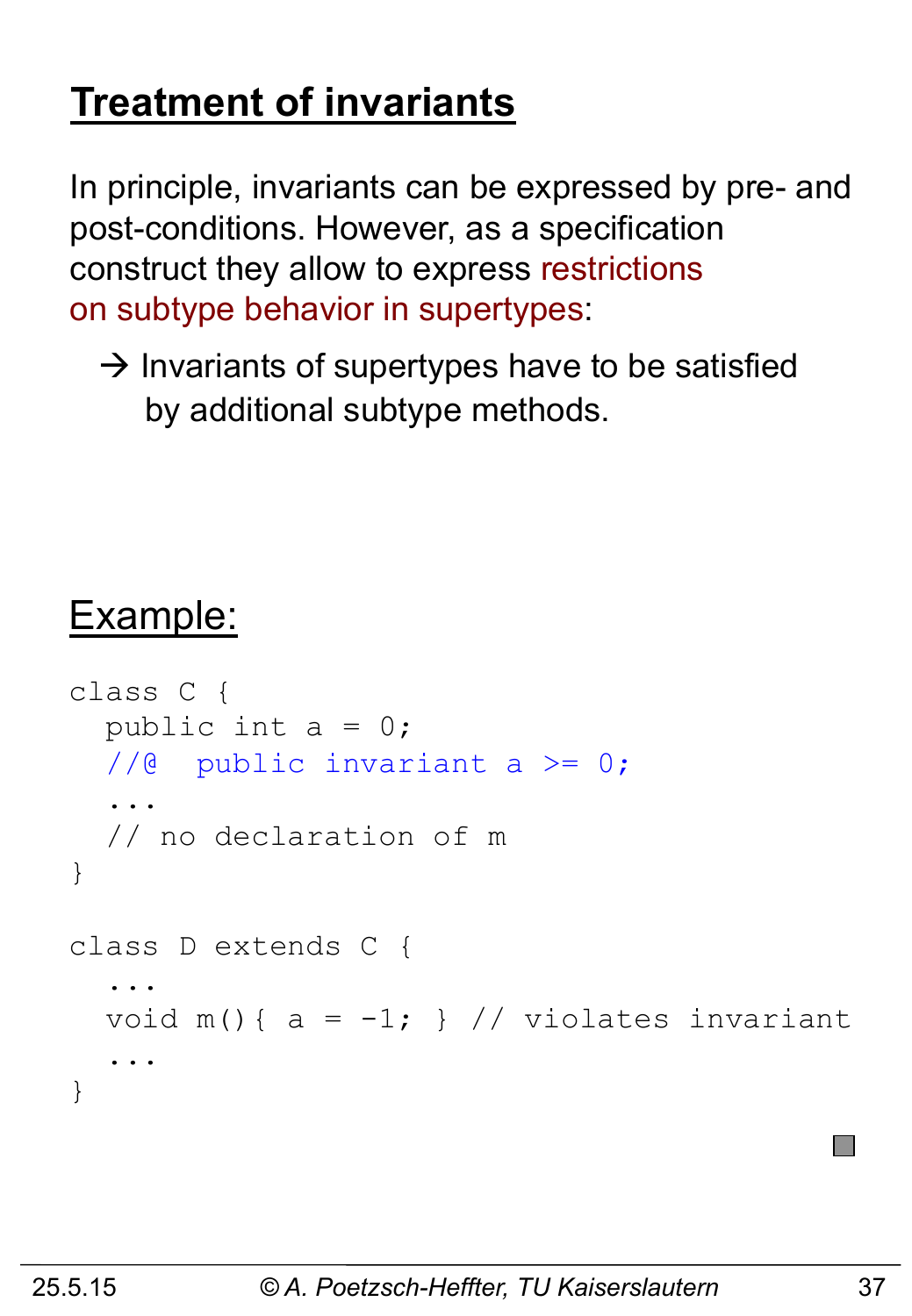General Approach:

Invariants of supertypes have to be satisfied by all subtype methods. This can be formulated as:

inv[Subtype] ==> inv[Supertype]

This can be achieved by invariant inheritance:

 $\rightarrow$  The subtype invariant is the conjunction of the supertype invariant and additional invariant clauses specified in the subtype.

Questions:

- What is the precise meaning of an invariant? When should invariants hold?
- How can invariants be verified in the context of subtyping and dynamic bindind?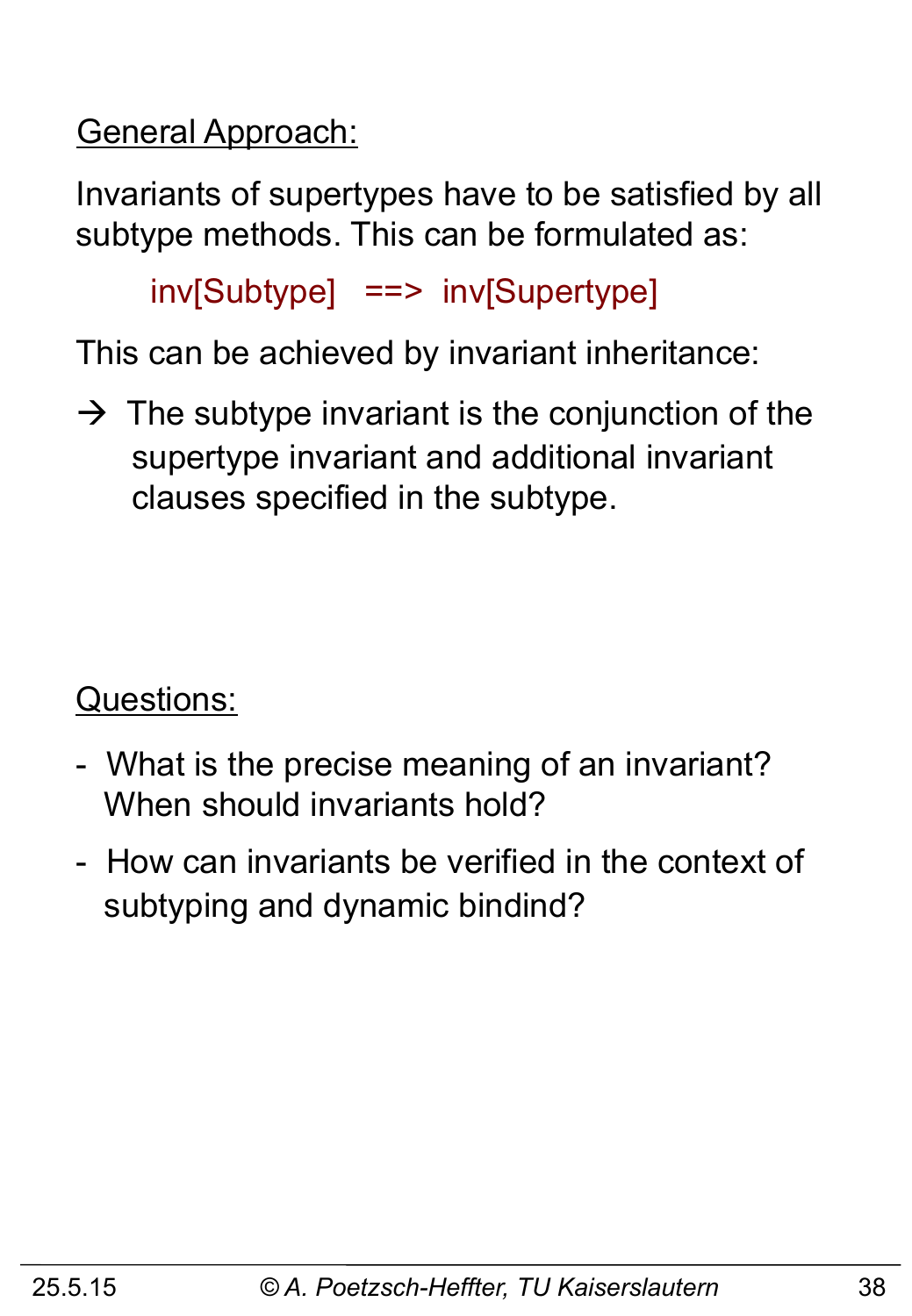### **Meanings:**

### 1. Invariants have to hold in *visible* states:

JML: "Invariants have to hold in each state outside of a public method's execution and at the beginning and end of such execution."

### 2. Transformation into pre- and postconditions:

Invariants have to hold in poststates of constructors. If they hold in the prestate of a method, they have to hold in the poststate as well.

### **Verification problem:**

For verification, both meanings are problematic:

Let S be a subtype of T, m be a method in T and *x* a variable of type T holding a reference to an S-object:

... x.m(...) ...

For the verification we need inv[S] as precondition. But: S may not be known at the invocation site.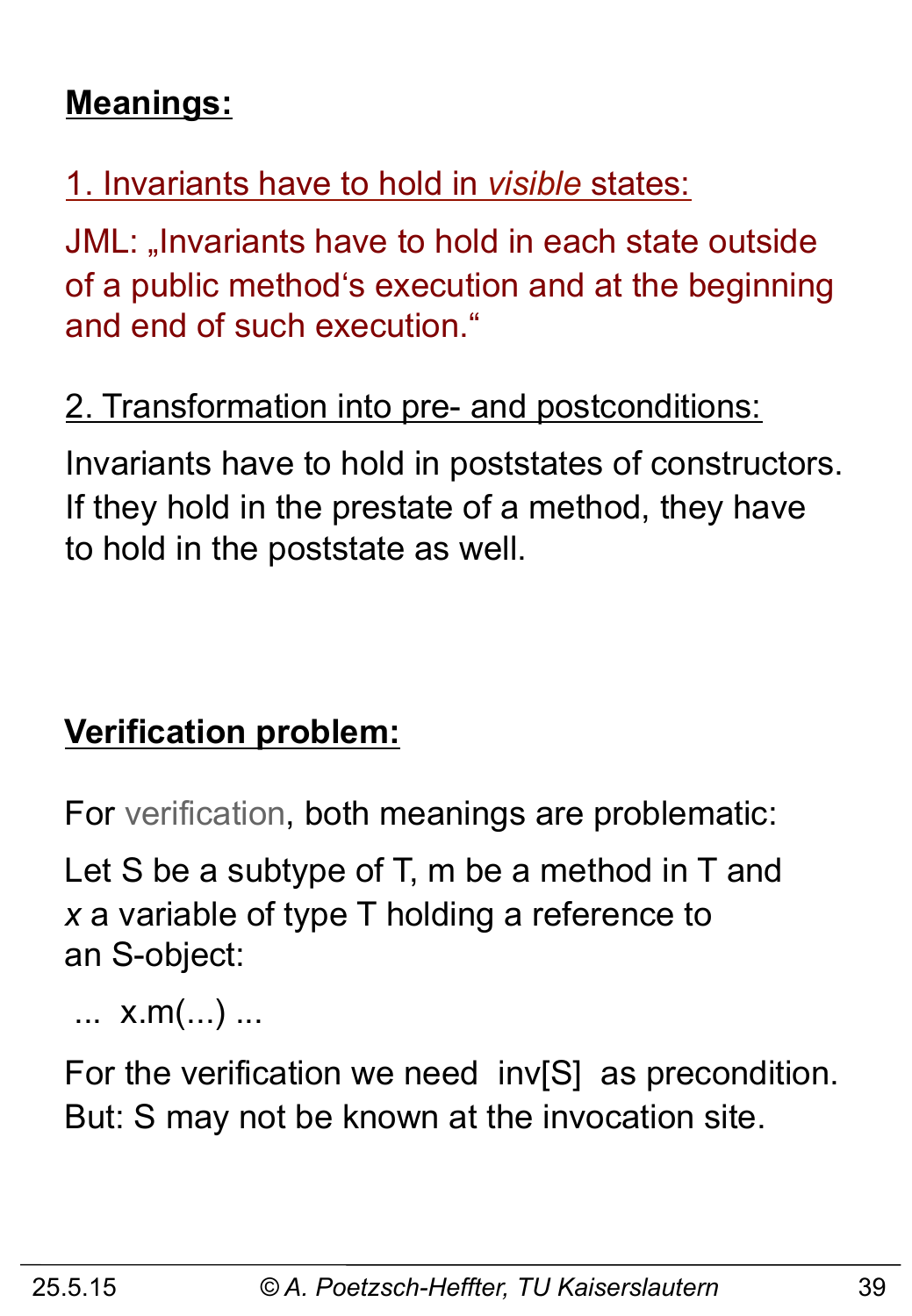### Example:

```
class C { 
  public int a = 0;
  //@ public invariant a >= 0;
   ... 
   public void m(){ 
   ... // maintains invariant 
   } 
} 
class Foo { 
   void mfoo( C x ) { 
     \ldots x.m() \ldots } 
}
```

```
class D extends C { 
  public int b = 0;
  1/@ public invariant a > 1;
  //@ public invariant b >= 0;
   ... 
   public void m(){ 
    b = 4 / a;
   ... // maintains both invariants 
   } 
}
```
### Problem: What has to be shown for the prestate of a method invocation  $x.m()$ ?

 $\mathcal{L}_{\mathcal{A}}$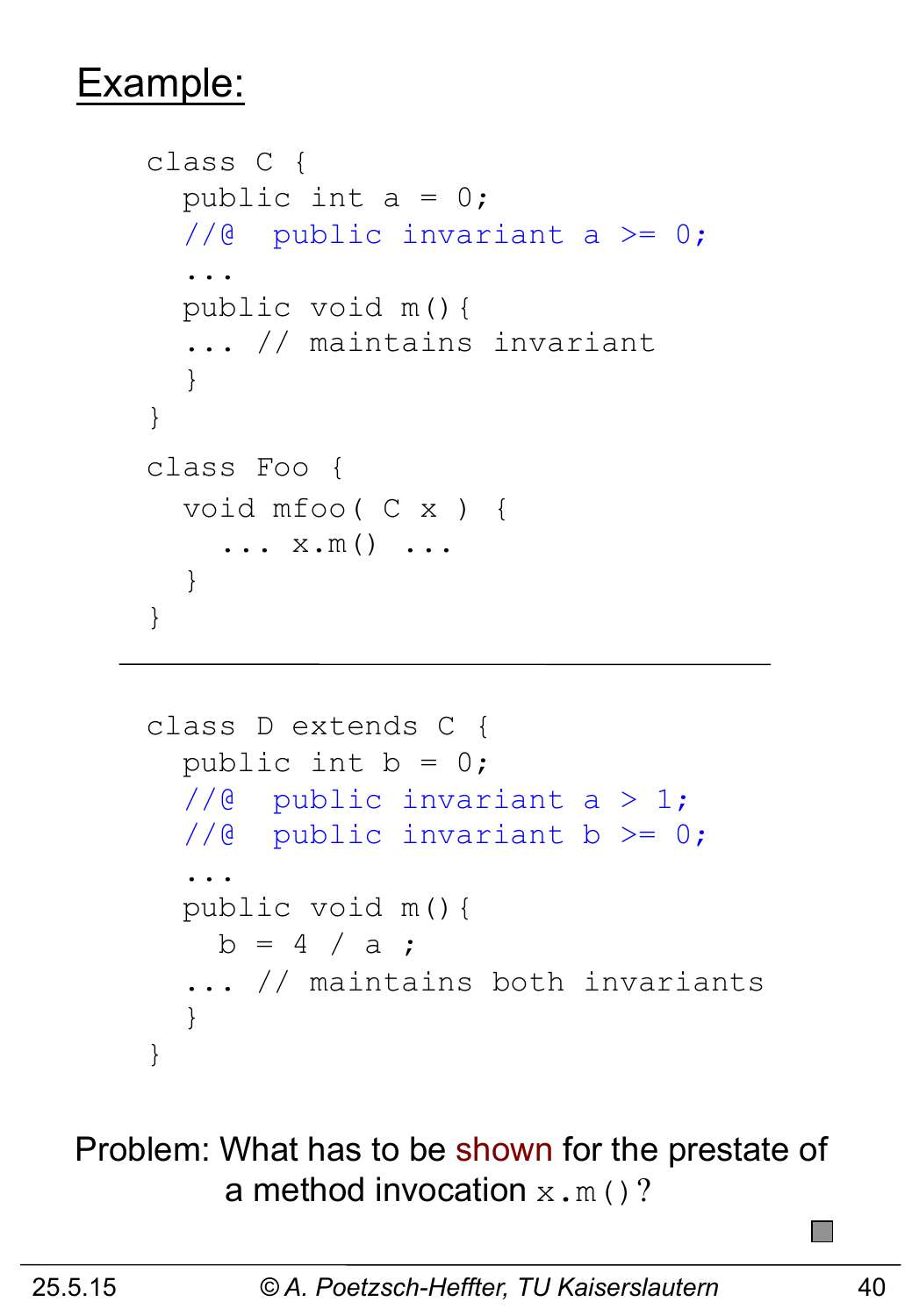Classical solution:

- Make sure that invariants can only be broken by methods of the object. Thus:
	- if they are established in the post-state of each call of a constructor and method of the class,
	- then they hold in the pre-state of each call.
- Remark: Solution has problems with recursion

### Other solutions:

- Specify the invariants based on abstractions
- Allow the programmer to define where invariants should hold and reflect this in the meaning of invariants (solution of Spec#)
- Use a more sophisticated meaning of invariants

### **Treatment of frame properties**

The specification of frame properties has to cope with two problems:

- Information hiding: not all assignable variables can be named in the specification.
- Extended state: The supertype specification cannot capture the state of additional attributes in subtypes.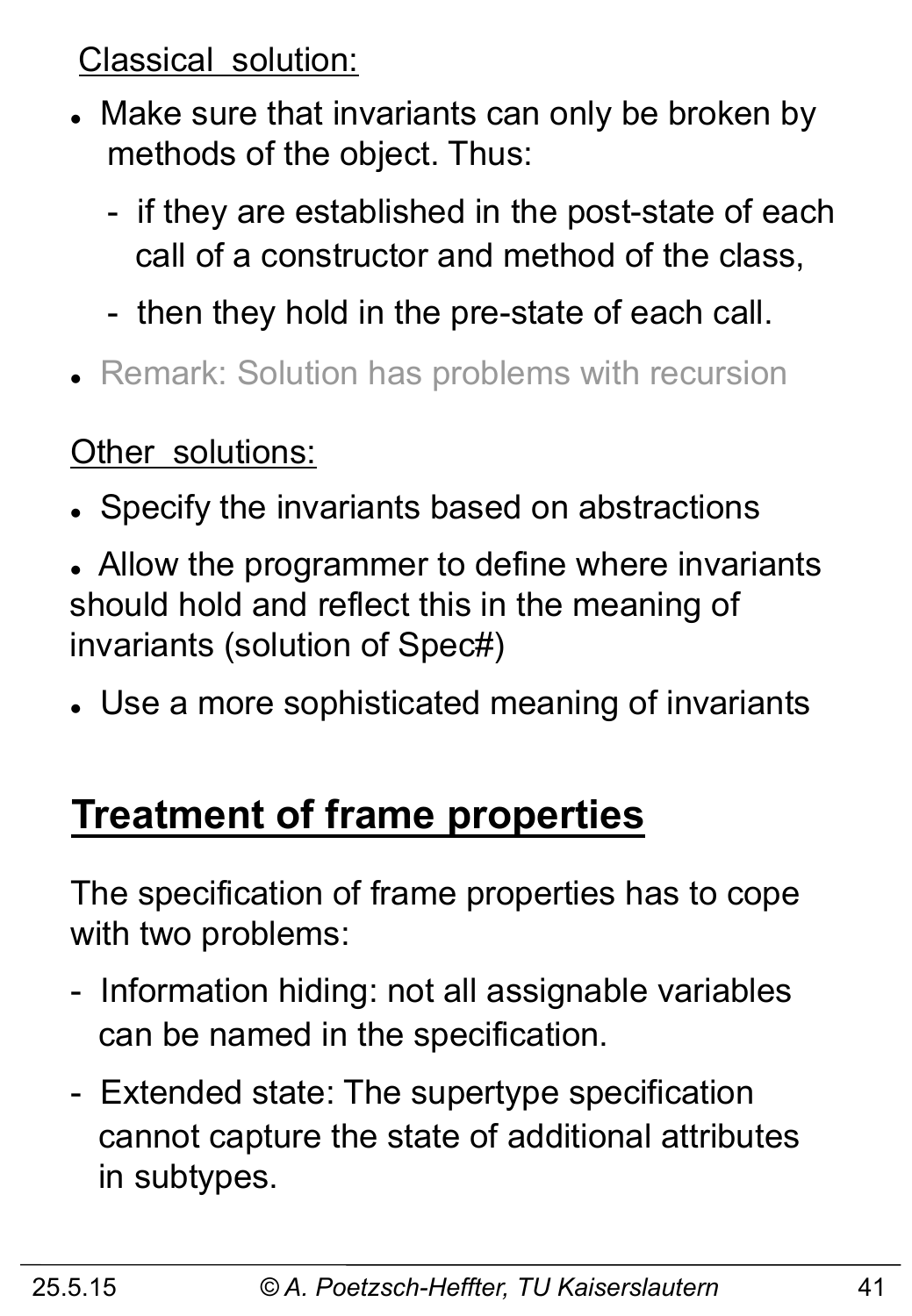### Example:

```
class C { 
  public int a = 0;
  private int b = 0;
   public static int c = 123; 
   ... 
   /*@ public normal_behavior
     @ assignable a; 
    \beta * /
  public void m() { a++; b++ }
} 
class Foo { 
   void mfoo( C x ) { 
     \ldots x.m() \ldots } 
}
```

```
class D extends C { 
  public int d = 0;
 ... 
   public void m(){ 
     super.m(); 
    d = 87;C.c = 4; ... 
   } 
}
```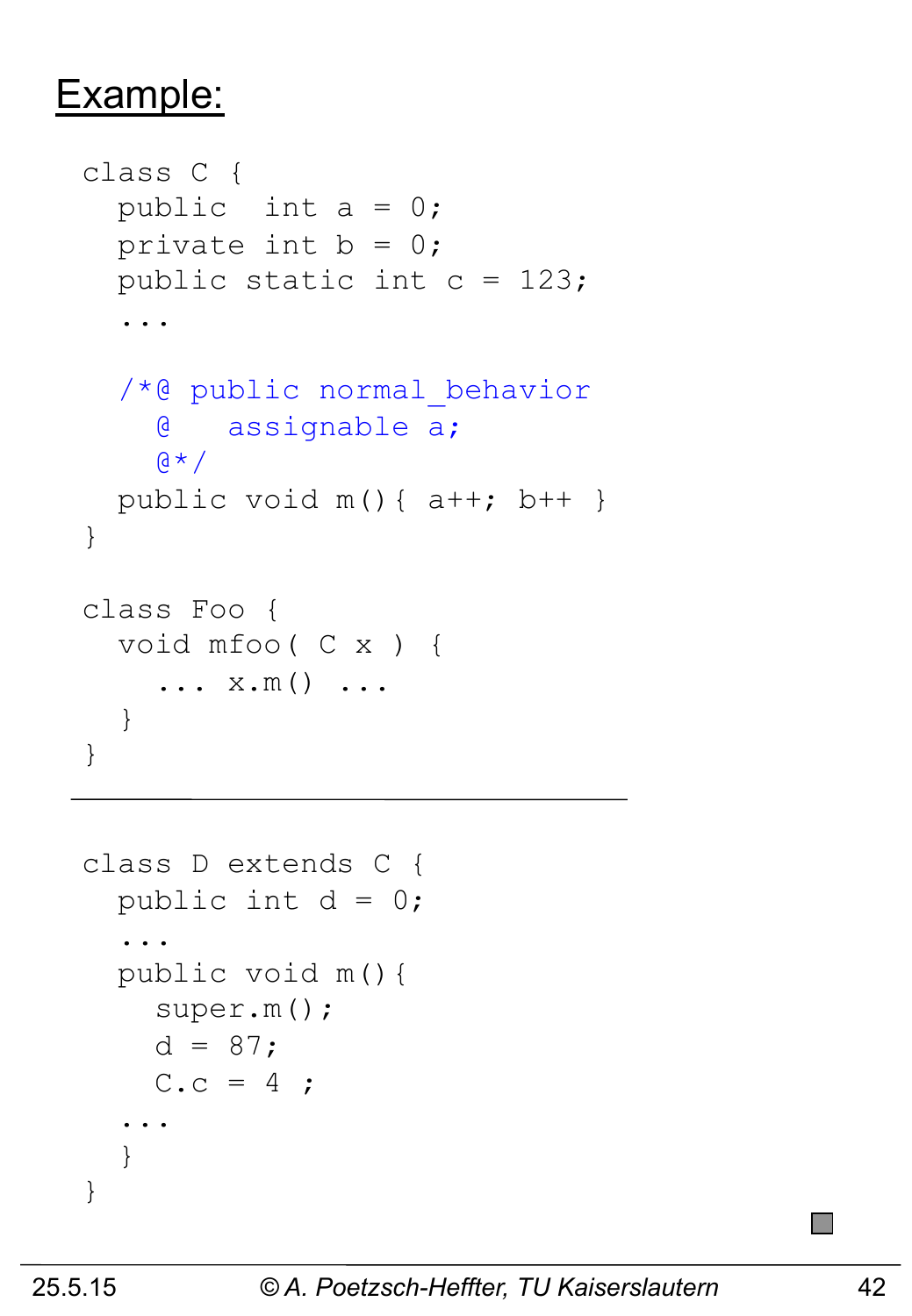Possible solution:

- $\rightarrow$  Use abstract attributes/variables, depends- and representation clauses.
- $\rightarrow$  Information hiding: Abstract attributes can depend on non-accessible attributes.
- $\rightarrow$  Extended state: Depends relation can be extended in subtypes.

(Example is given in the following subsection)

### **Using the techniques together**

Specification techniques for OO-programs have two goals:

- Specification of properties by annotating programs
- Complete specification of types as basis for behavioral subtyping

We illustrate this by a larger example.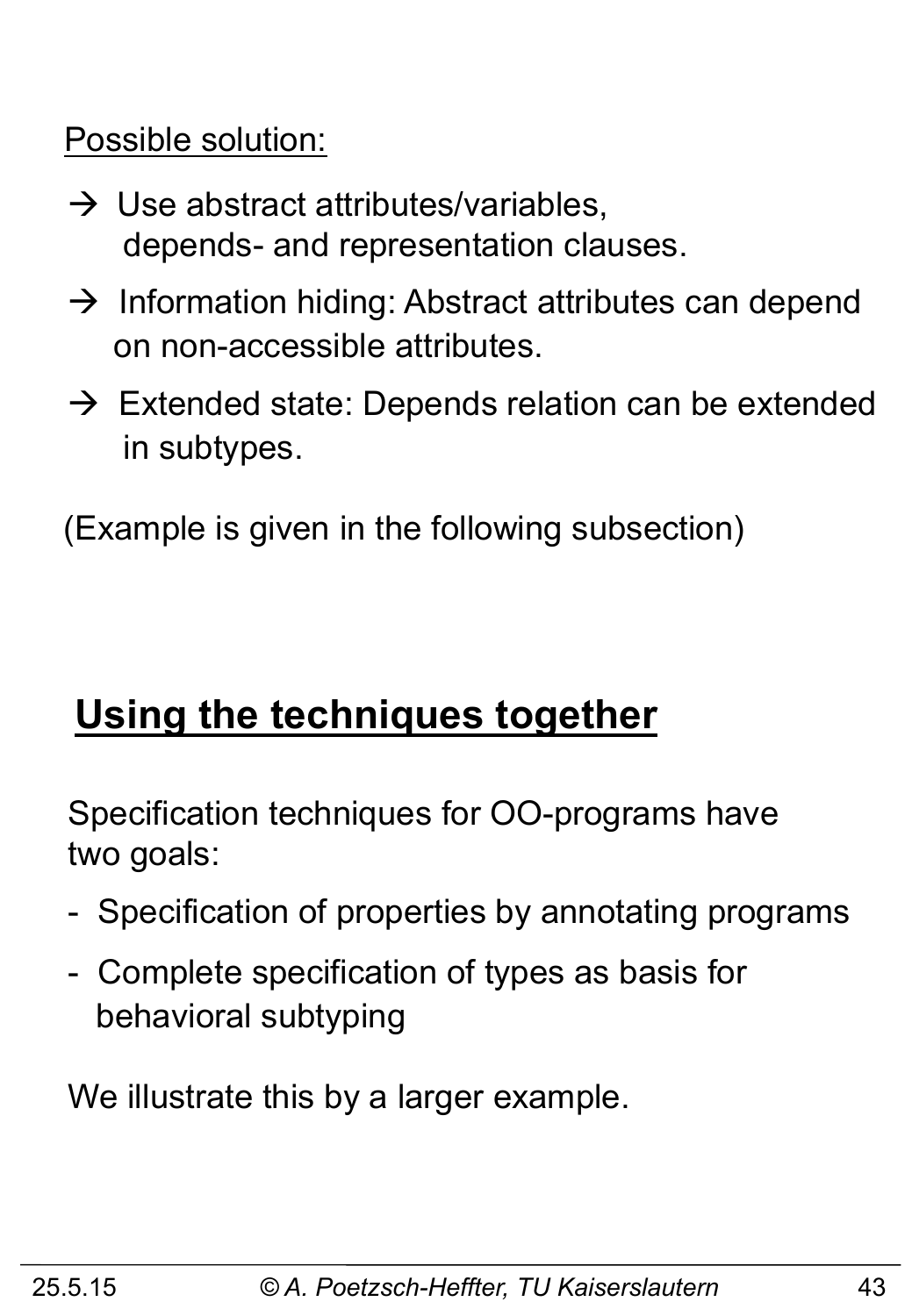## Example:

The following example is a Java-version of the central example given in:

K. R. M. Leino, G. Nelson: Data abstraction and information hiding, Transactions on Programming Languages and Systems 24(5): 491-553 (2002).



The example demonstrates:

- state extensions
- behavioral subtyping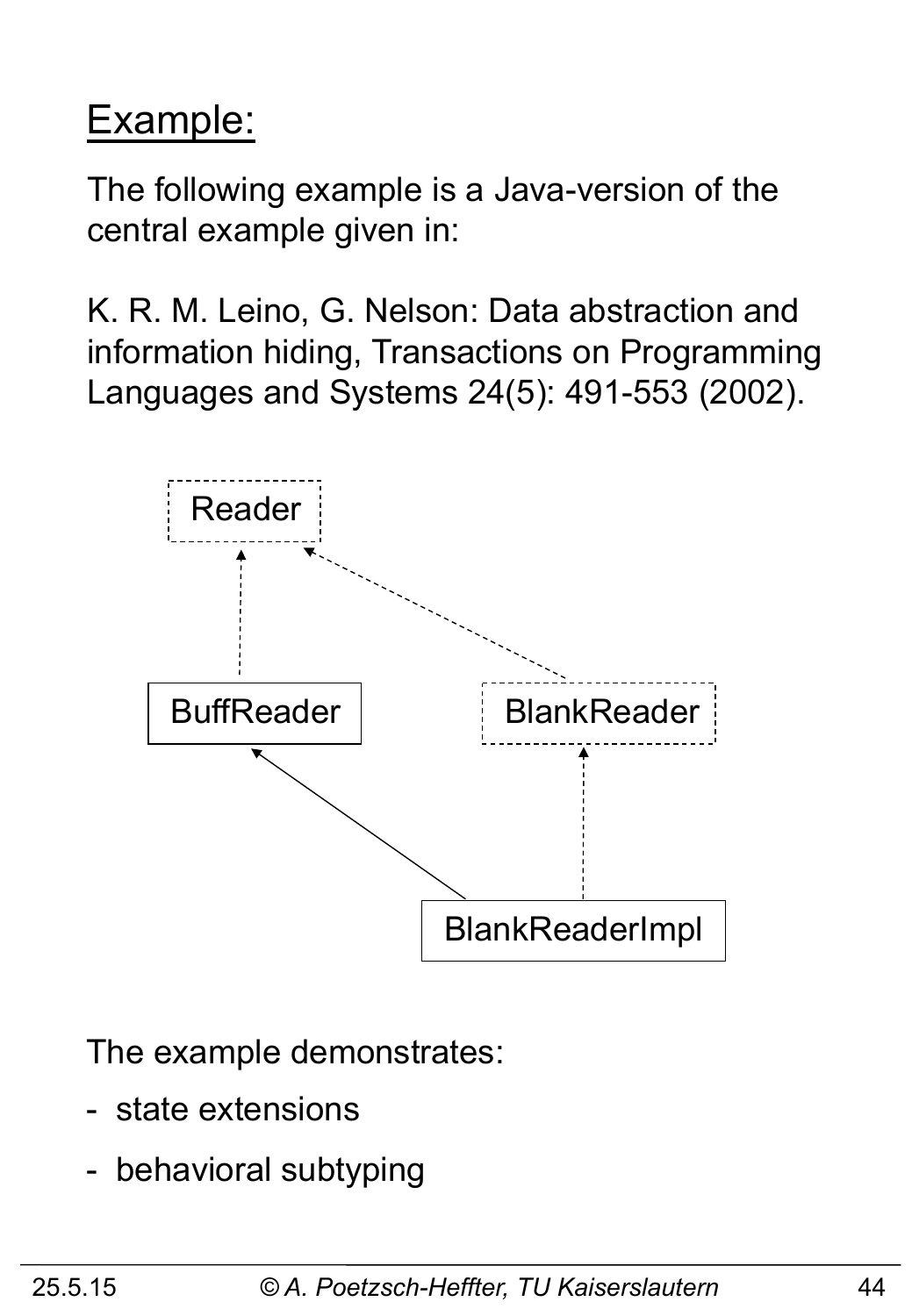public interface Reader {

//@ public model instance boolean valid; //@ public model instance Object state;

```
 /*@ public normal_behavior
   @ requires valid; 
   @ assignable state; 
  \theta ensures -1 \leq x result
   @ && \result < 65535 ; 
  \mathbf{A} \star \mathbf{A} public int getChar(); 
 /*@ public normal_behavior
   @ requires valid; 
   @ assignable valid, state; 
  \alpha \star / public void close();
```
}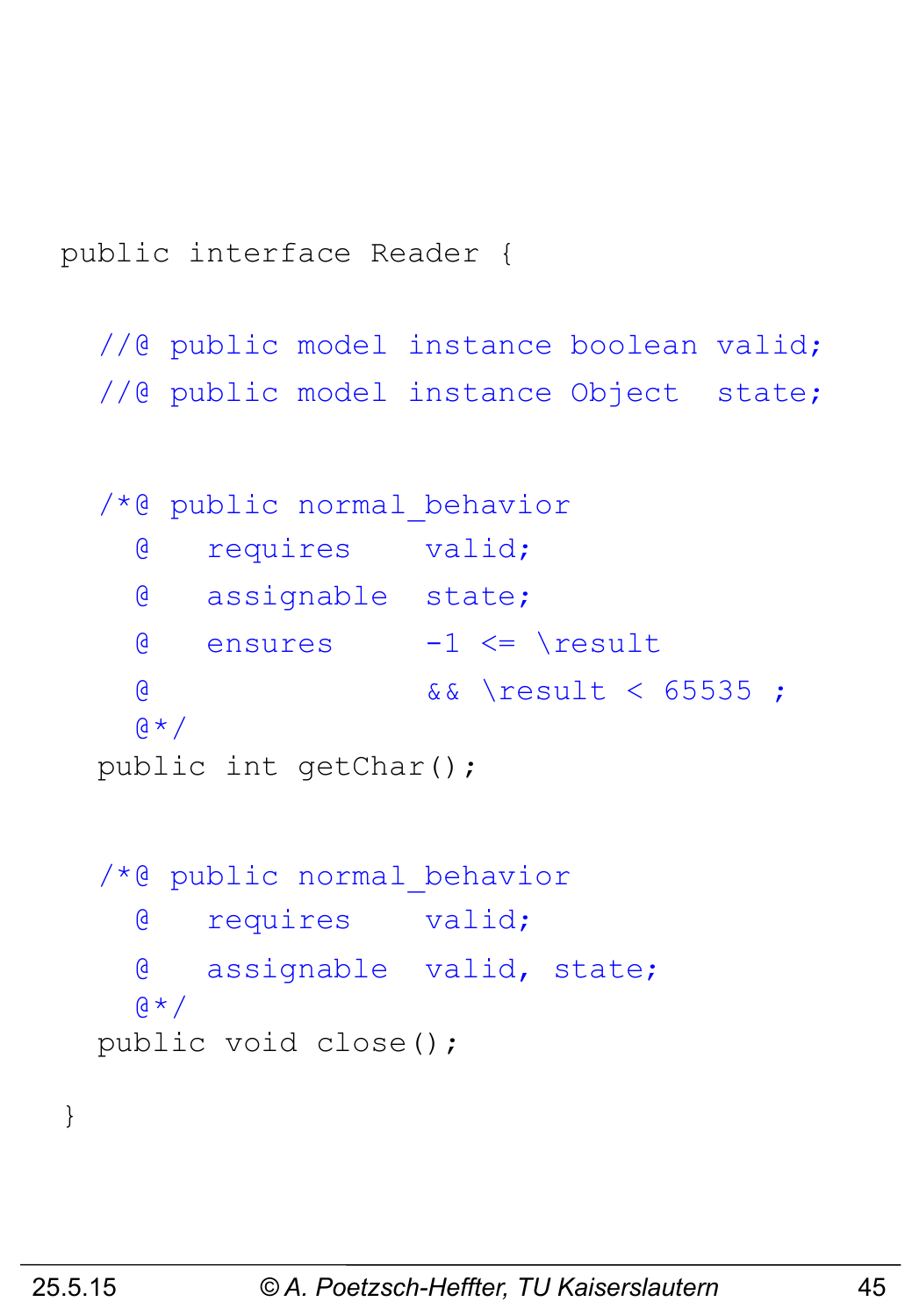```
public abstract 
class BuffReader implements Reader { 
 protected /* spec public @*/ int lo, cur, hi;
  protected /*@ spec_public @*/ char[] buff; 
 //@ public model boolean svalid;
  /*@ public represents valid <- 
    @ 0 <= lo && lo <= cur && cur <= hi && 
    @ buff != null && hi-lo <= buff.length && 
    @ svalid ; 
   \mathfrak{g} \star / public int getChar() { 
   if( cur == hi) refill();
   if( cur == hi) return -1;
    cur++; 
    return buff[cur-lo-1]; 
  } 
  /*@ public normal_behavior
    @ requires valid; 
    @ assignable state; 
    @ ensures cur == \old(cur) ; 
   \alpha \star / public abstract void refill(); 
 //@ depends valid <- lo, cur, hi, buff, svalid;
 //@ depends state \langle -\rangle lo, cur, hi, buff, buff[*];
  //@ depends svalid <-lo, hi, buff; 
}
```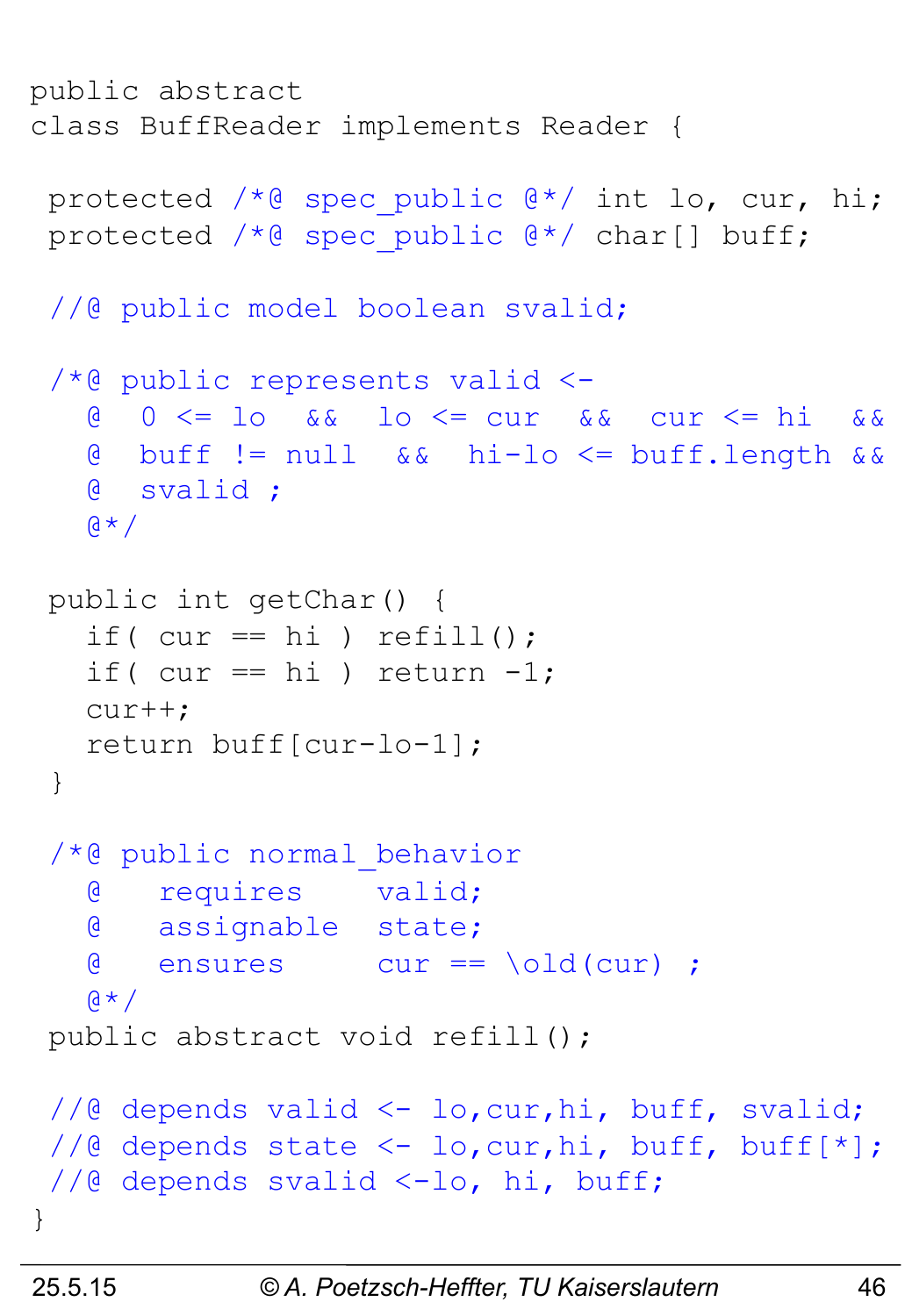public interface BlankReader extends Reader {

```
 /*@ public normal_behavior
   @ requires 0 <= n; 
   @ assignable valid, state; 
   @ ensures valid && \result == this ; 
  \mathbf{A} \star \mathbf{A} public BlankReader init( int n );
```
A non-trivial application of BlankReader and BlankReaderImpl (s. next slide):

```
public class ReaderTest { 
   public static void main( String[] args ) { 
    BlankReader br = new BlankReaderImpl();
     br.init(1000000); 
    int count = 0;
     int chr; 
     do { 
      chr = br.getChar();
       count++; 
    \} while( chr != -1 );
     br.close(); 
     System.out.println(count); 
   } 
}
```
}